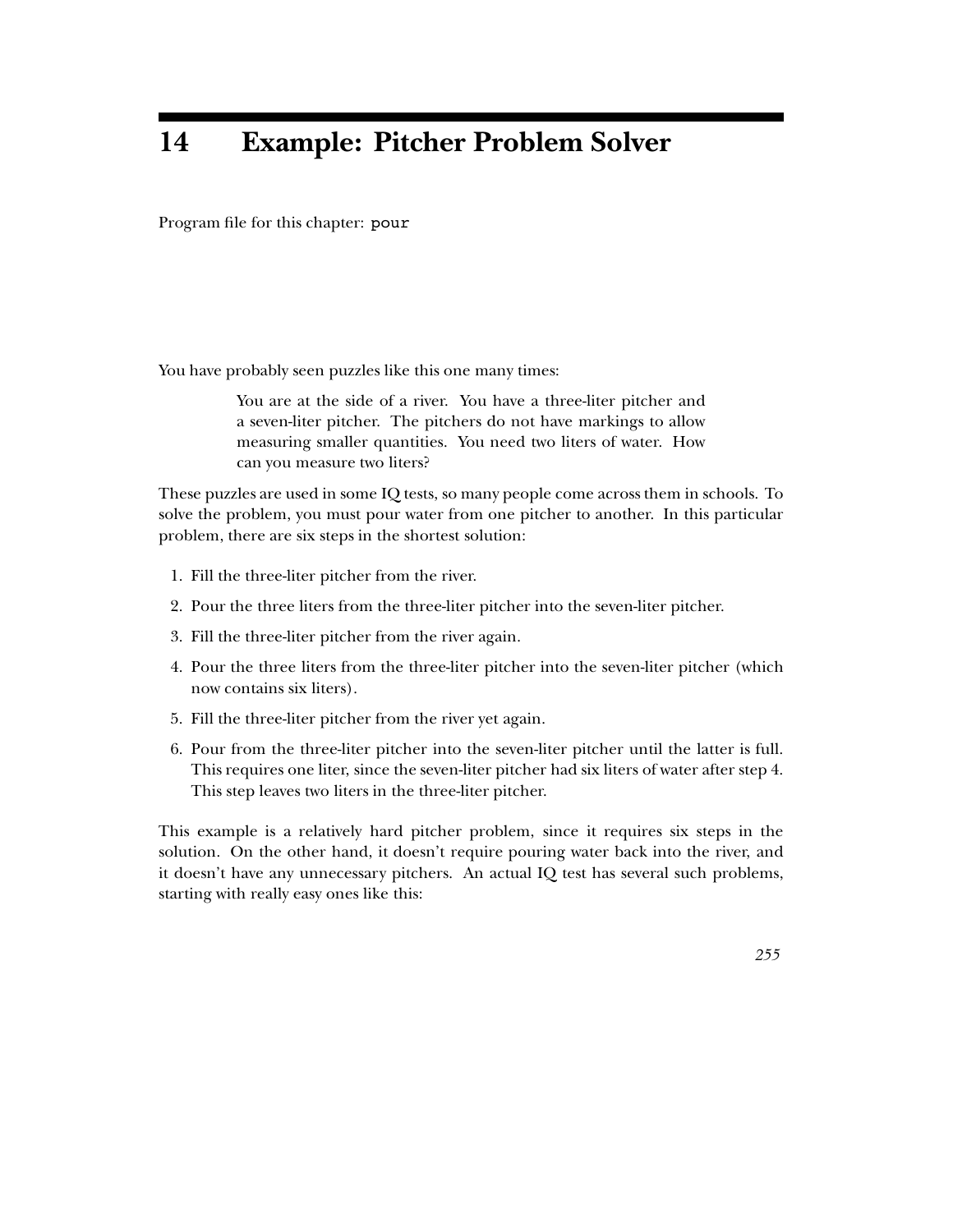You are at the side of a river. You have a three-liter pitcher and a seven-liter pitcher. The pitchers do not have markings to allow measuring smaller quantities. You need four liters of water. How can you measure four liters?

and progressing to harder ones like this:

You are at the side of a river. You have a two-liter pitcher, a five-liter pitcher, and a ten-liter pitcher. The pitchers do not have markings to allow measuring smaller quantities. You need one liter of water. How can you measure one liter?

The goal of this project is a program that can solve these problems. The program should take two inputs, a list of pitcher sizes and a number saying how many liters we want. It will work like this:

```
pour [3 7] 4
?
pour [2 5 10] 1
?
Pour from river to 7
Pour from 7 to 3
Final quantities are 3 4
Pour from river to 5
Pour from 5 to 2
Pour from 2 to river
Pour from 5 to 2
Final quantities are 2 1 0
```
7 – 3 = 4. A more sophisticated approach is to look at the remainders when one pitcher How do *people* solve these problems? Probably you try a variety of special-purpose techniques. For example, you look at the sums and differences of the pitcher sizes to see if you can match the goal that way. In the problem about measuring four liters with a three-liter pitcher and a seven-liter pitcher, you probably recognized right away that size is divided by another. In the last example, trying to measure one liter with pitchers of two, five, and ten liters, you might notice that the remainder of  $5/2$  is 1. That means that after removing some number of twos from five, you're left with one.

Such techniques might or might not solve any given pitcher problem. Mathematicians have studied ways to solve such problems in general. To a mathematician, a pitcher problem is equivalent to an algebraic equation in which the variables are required to take on integer (whole number) values. For example, the problem at the beginning of this chapter corresponds to the equation

$$
3x + 7y = 2
$$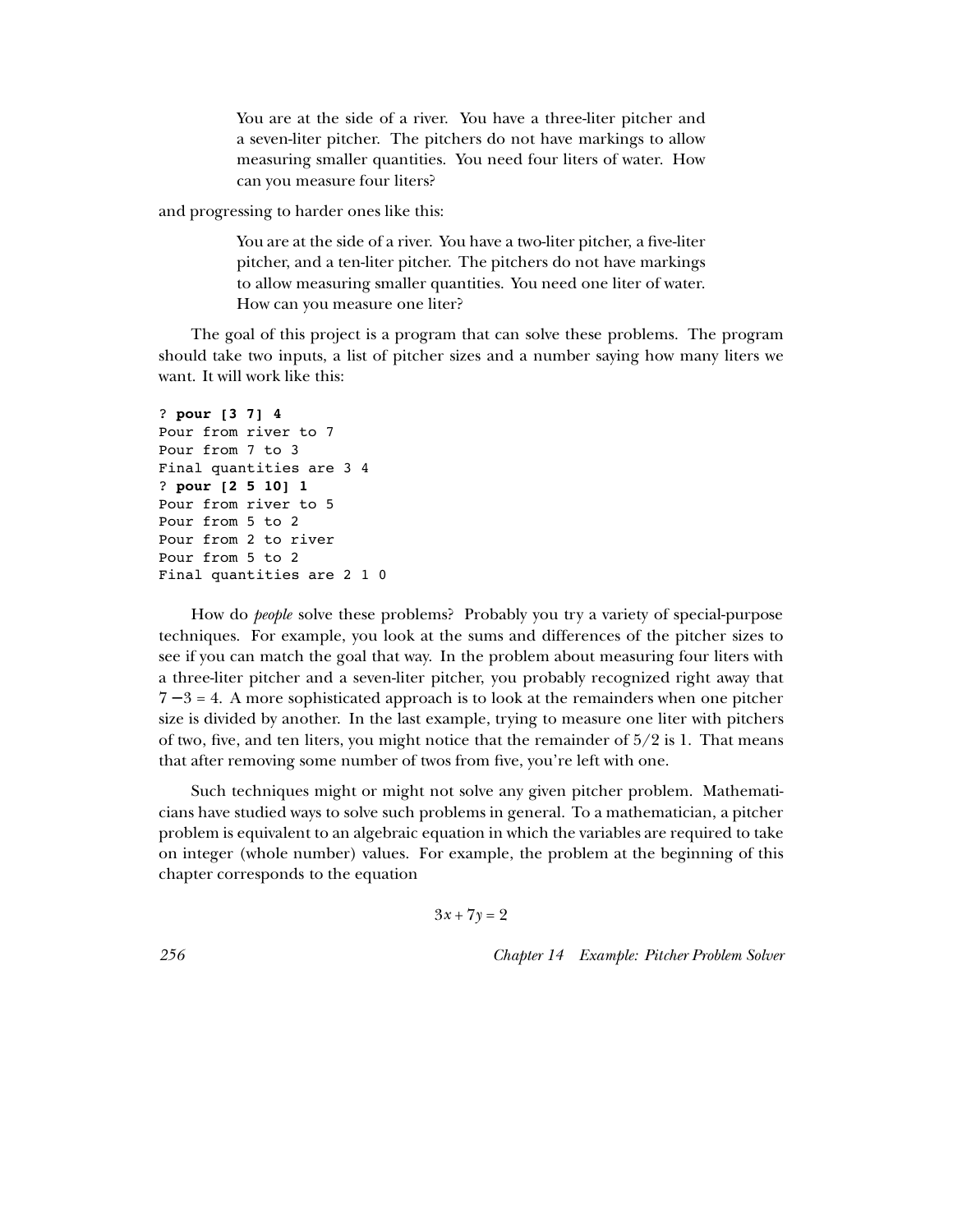In this equation,  $\mathrm{\mathit{x}}$  represents the number of times the three-liter pitcher is filled and  $\mathrm{\mathit{y}}$ represents the number of times the seven-liter pitcher is filled. A positive value means that the pitcher is filled from the river, while a negative value means that it's filled from another pitcher.

*y* = −1. This solution represents filling the three-liter pitcher three times from the river not all the solutions will have integer values. One integer-valued solution is  $x = 3$  and An equation with two variables like this one can have infinitely many solutions, but (for a total of nine liters) and filling the seven-liter pitcher once from the three-liter pitcher. Since the seven-liter pitcher is bigger than the three-liter pitcher, it has to be filled in stages. Do you see how this analysis corresponds to the sequence of steps I gave earlier?

been considering is  $x = -4$  and  $y = 2$ . This solution tells us to fill the seven-liter pitcher An equation with integer-valued variables is called a *Diophantine* equation. In general, a Diophantine equation will have infinitely many solutions, but they won't all be practical as solutions to the original problem. For example, another solution to the equation we've from the river twice, and the three-liter pitcher from the seven-liter pitcher four times. Here's how that works out as a sequence of steps:

- 1. Fill the seven-liter pitcher from the river.
- 2. Fill the three-liter pitcher from the seven-liter pitcher. (This leaves four liters in the seven-liter pitcher.)
- 3. Empty the three-liter pitcher into the river.
- 4. Fill the three-liter pitcher from the seven-liter pitcher. (This leaves one liter in the seven-liter pitcher.)
- 5. Empty the three-liter pitcher into the river.
- 6. Pour the contents of the seven-liter pitcher (one liter) into the three-liter pitcher.
- 7. Fill the seven-liter pitcher from the river (for the second and last time).
- 8. Fill the three-liter pitcher (which already had one liter in it) from the seven-liter pitcher. (This leaves five liters in the seven-liter pitcher.)
- 9. Empty the three-liter pitcher into the river.
- 10. Fill the three-liter pitcher from the seven-liter pitcher. This leaves the desired two liters in the seven-liter pitcher.

This solution works, but it's more complicated than the one I used in the first place.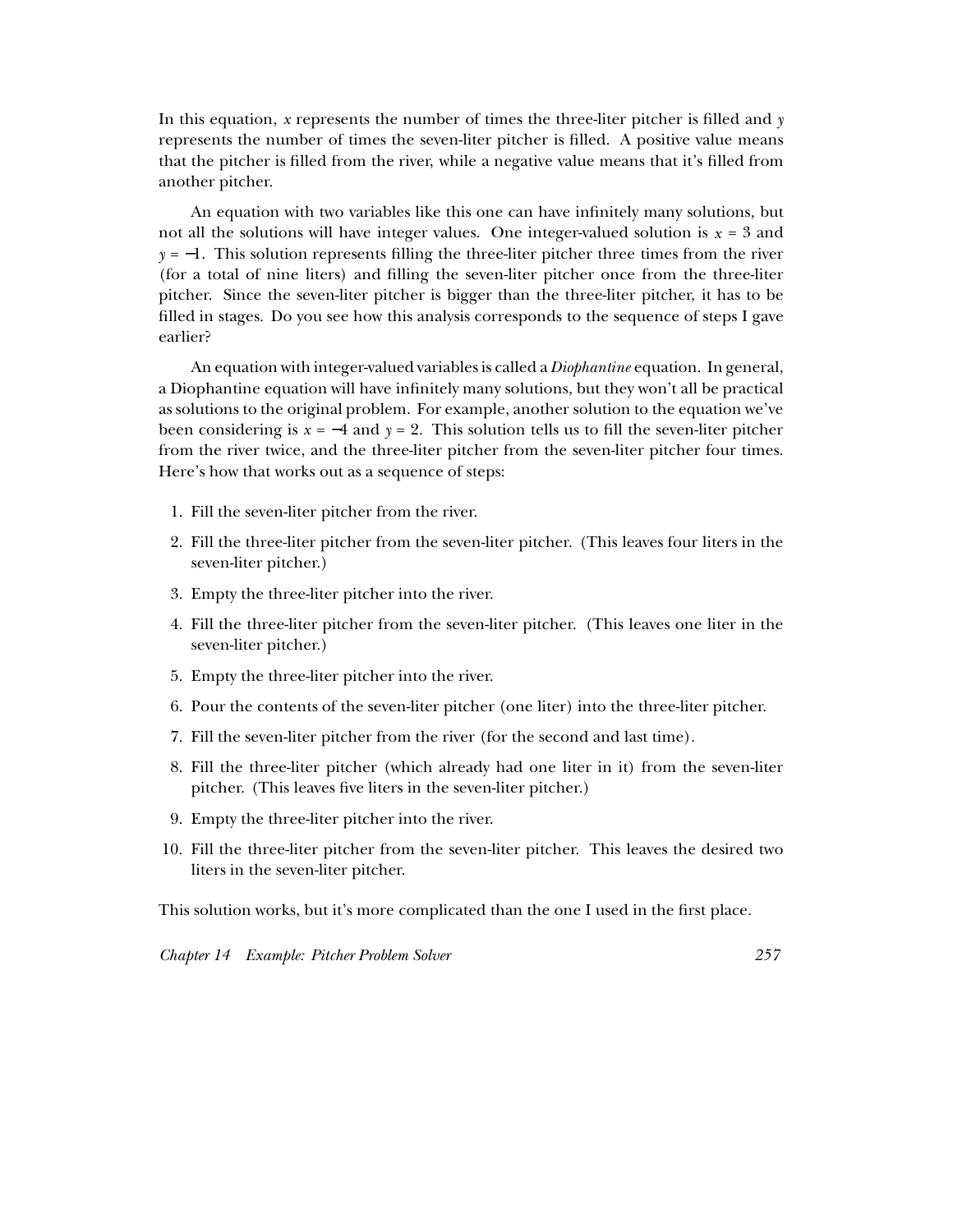One way to solve Diophantine equations is graphically. For example, consider the problem about measuring one liter of water with pitcher capacities two, five, and ten liters. It turns out that the ten-liter pitcher is not actually needed, so let's forget it for now and consider the simpler but equivalent problem of using just the two-liter and the five-liter pitchers. This problem gives rise to the equation

#### $2x + 5y = 1$

*way* to draw the graph is to find the *x*-intercept (when  $y = 0$ ,  $2x = 1$  so  $x = 1/2$ ) and the *y*-intercept (when  $x = 0$ ,  $y = 1/5$ ). For the moment, never mind that we are looking for integer solutions. Just graph the equation as you ordinarily would. The graph will be a straight line; probably the easiest



points of the graph paper. In this case, two such points of intersection are (-2, 1) and (3, -1). The first of these points represents the solution shown earlier, in which the Once you've drawn the graph, you can look for places where the line crosses the grid five-liter pitcher is filled from the river and then used as a source of water to fill the two-liter pitcher twice. The second integer solution represents the method of filling the two-liter pitcher from the river three times, then pouring the water from the two-liter pitcher to the five-liter pitcher each time. (On the third such pouring, the five-liter pitcher fills up after only one liter is poured, leaving one liter in the two-liter pitcher.)

What about the original version of this problem, in which there were three pitchers?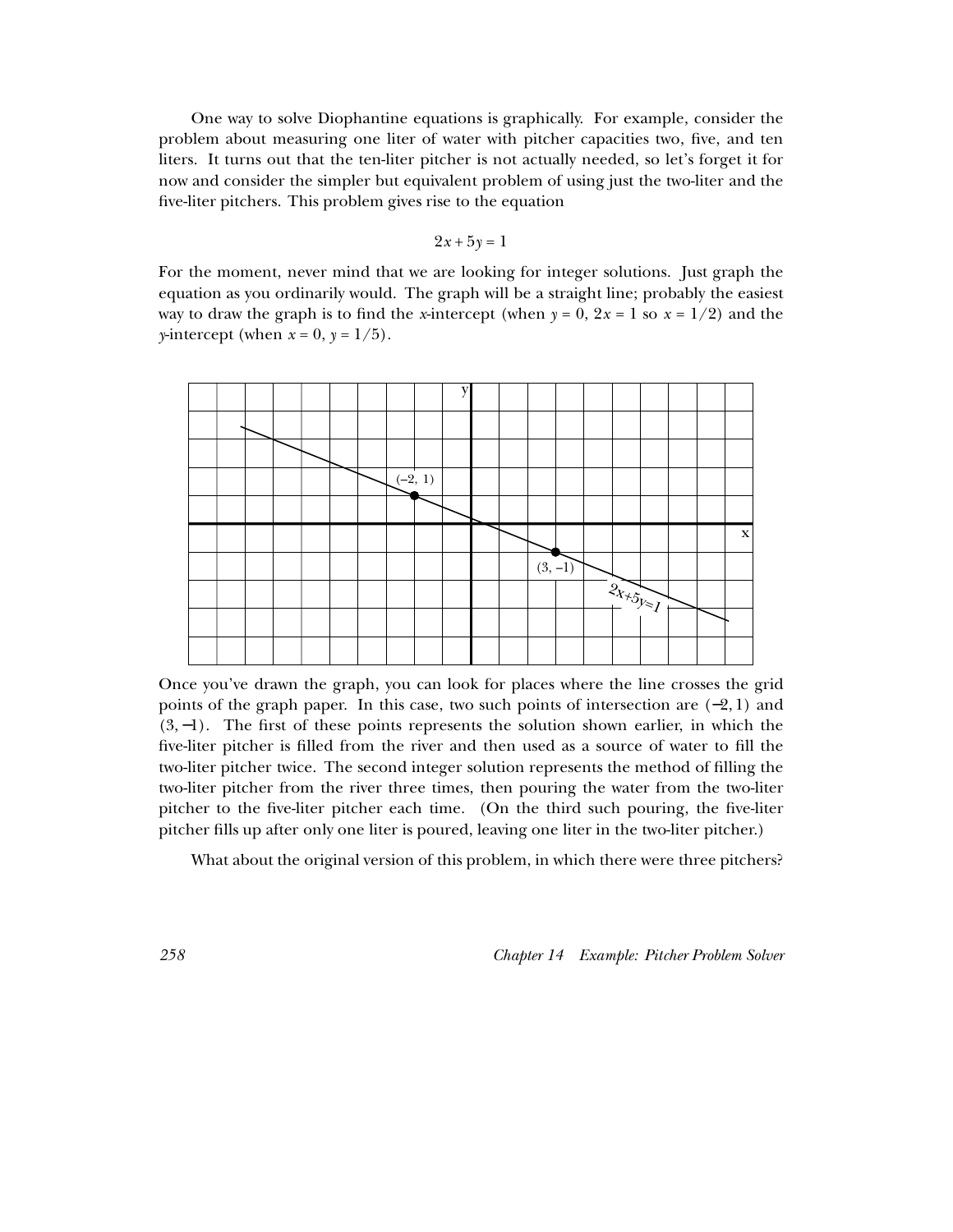In this case, we have a Diophantine equation with three variables:

$$
2x + 5y + 10z = 1
$$

example of a solution point that uses all three pitchers is  $(-2, -1, 1)$ . How would you The graph of this equation is a plane in a three-dimensional coordinate system. An interpret this as a series of pouring steps?

By the way, not all pitcher problems have solutions. For example, how could you measure one liter with a two-liter pitcher and a ten-liter pitcher? The answer is that you can't; since both pitchers hold an even number of liters, any amount of water measurable with them will also be even.\*

#### **Tree Search**

My program does not solve pitcher problems by manipulating Diophantine equations. Instead, it simply tries every possible sequence of pouring steps until one of the pitchers contains the desired amount of water. This method is not feasible for a human being, because the number of possible sequences is generally quite large. Computers are better than people at doing large numbers of calculations quickly; people have the almost magical ability to notice the one relevant pattern in a problem without trying all the possibilities. (Some researchers attribute this human ability to "parallel processing"—the fact that the human brain can carry on several independent trains of thought all at once. They are beginning to build computers designed for parallel processing, and hope that these machines will be able to perform more like people than traditional computers.)

and the seven-liter pitcher; for example, the list  $[3 \ 4]$  means that the three-liter pitcher The possible pouring steps for a pitcher problem form a *tree*. The root of the tree is the situation in which all the pitchers are empty. Connected to the root are as many branches as there are pitchers; each branch leads to a node in which one of the pitchers has been filled from the river. Each of those nodes has several branches connected to it, corresponding to the several possible pouring steps. Here is the beginning of the tree for the case of a three-liter pitcher and a seven-liter pitcher. Each node is represented in the diagram by a list of numbers indicating the current contents of the three-liter pitcher is full and the seven-liter pitcher contains four liters.

any linear Diophantine equation with two variables on page 50 of Courant and Robbins, What Is *Mathematics?* (Oxford University Press, 1941). \* You can find a computational algorithm to solve (or show that there are no solutions to)

*Tree Search 259*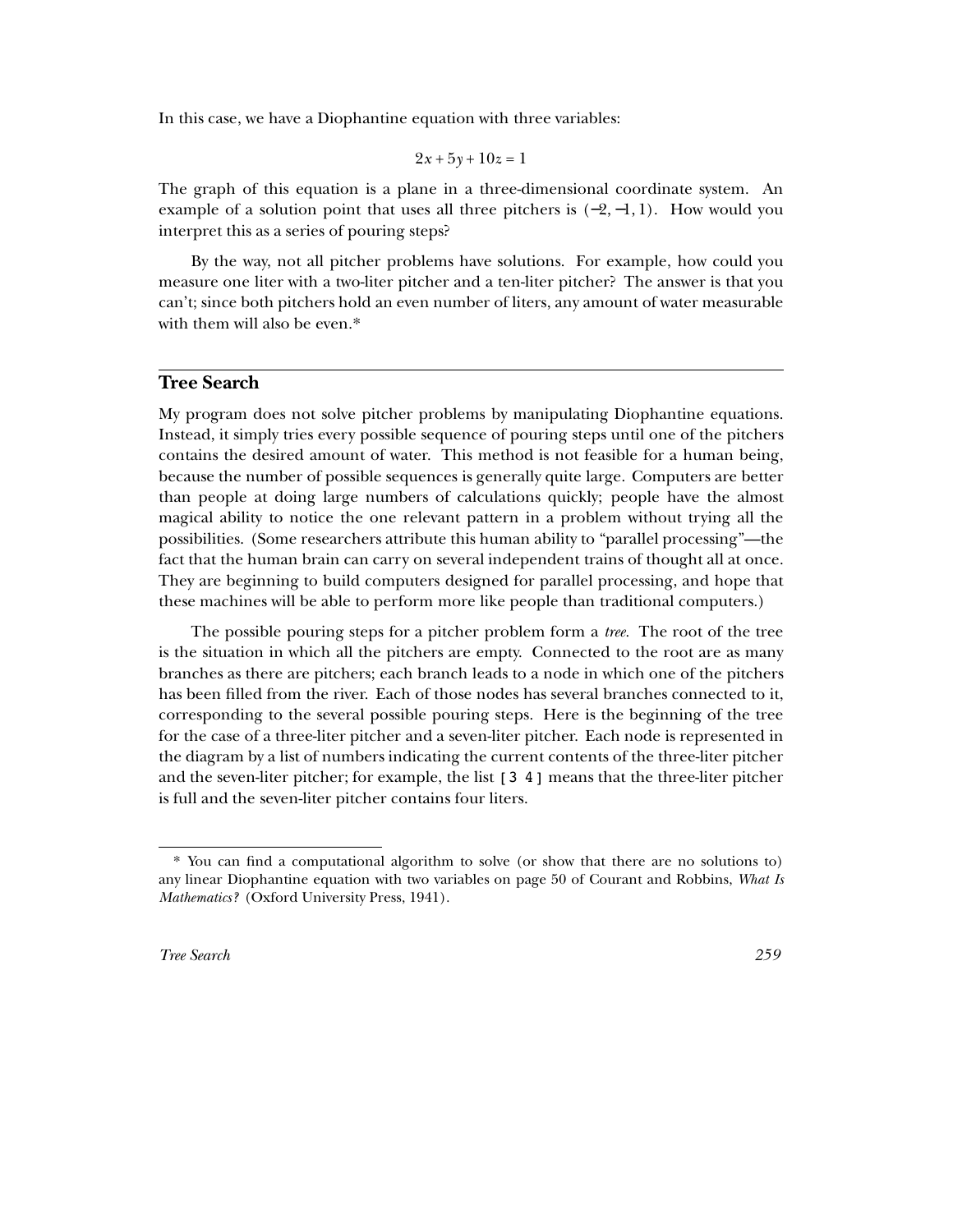

Actually, I have simplified this tree by showing only the meaningful pouring steps. The program must consider, and of course reject, things like the sequence

- 1. Fill the three-liter pitcher from the river.
- 2. Empty the three-liter pitcher into the river.

and individual meaningless steps like pouring from a pitcher into itself, pouring from an empty pitcher, and pouring into a full pitcher. For a two-pitcher problem there are three possible sources of water (the two pitchers and the river) and three possible destinations, for a total of nine possible pouring steps. Here is the top of the full tree:



At each level of the tree, the number of nodes is multiplied by nine. If we're trying to measure two liters of water, a six-step problem, the level of the tree at which the solution is found will have 531,441 nodes! You can see that efficiency will be an important consideration in this program.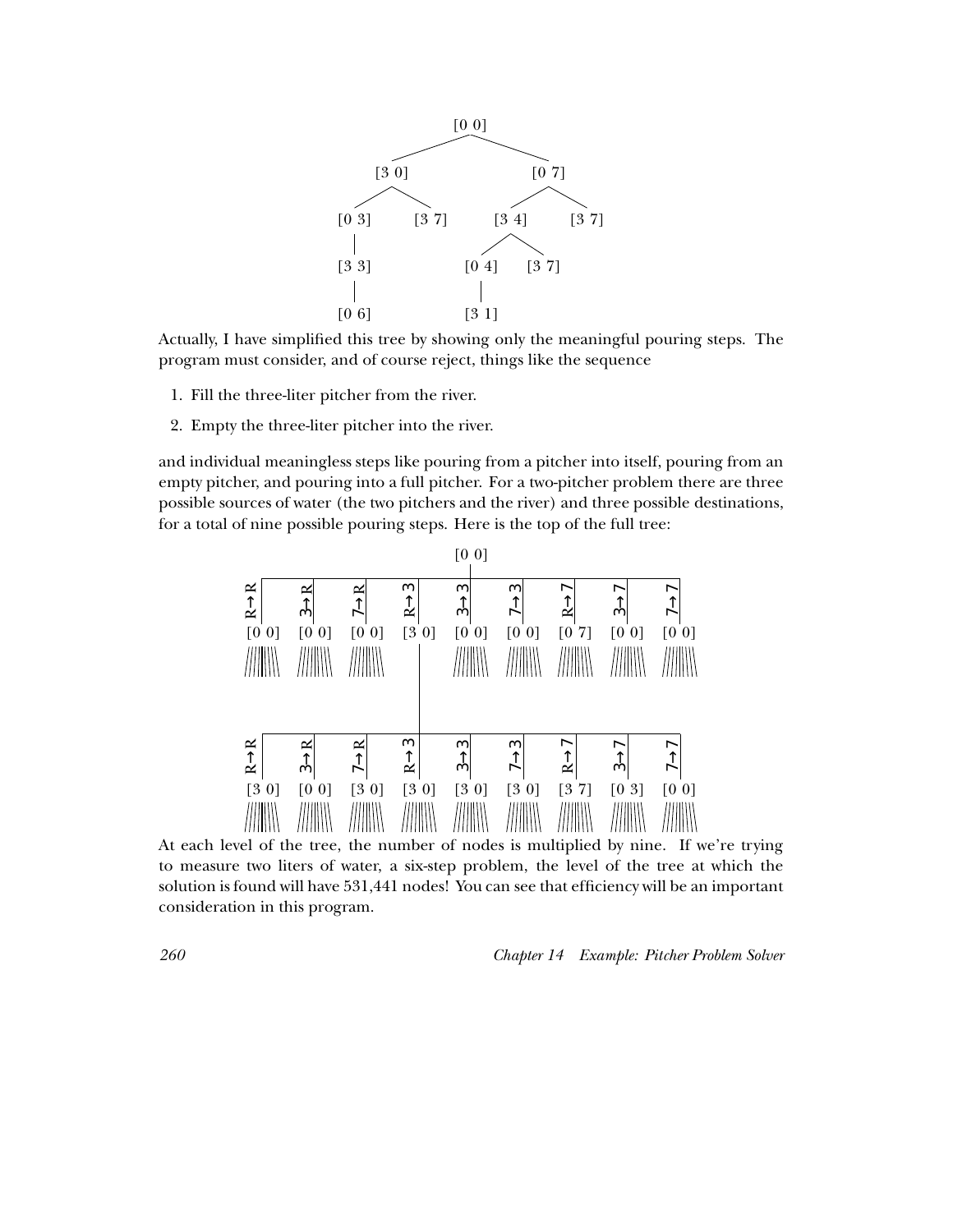should be in your mind as a model of what the program is doing: it's *searching* through In some projects, a tree is represented within the program by a Logo list. That's not going to be the case in this project. The tree is not explicitly represented in the program at all, although the program will maintain a list of the particular nodes of the tree that are under consideration at a given moment. The entire tree can't be represented as a list because it's infinitely deep! In this project, the tree diagram is just something that the tree, looking for a node that includes the goal quantity as one of its numbers.

# **Depth-first and Breadth-first Searching**

Many programming problems can be represented assearchesthrough trees. For example, a chess-playing program has to search through a tree of moves. The root of the tree is the initial board position; the second level of the tree contains the possible first moves by white; the third level contains the possible responses by black to each possible move by white; and so on.

depth-first search and *breadth-first search*. In the first technique, the program explores all There are two general techniques for searching a tree. These techniques are called of the "descendents" of a given node before looking at the "siblings" of that node. In the chess example, a depth-first search would mean that the program would explore all the possible outcomes (continuing to the end of the game) of a particular opening move, then go on to do the same for another opening move. In breadth-first search, the program examines all the nodes at a given level of the tree, then goes on to generate and examine the nodes at the next level. Which technique is more appropriate will depend on the nature of the problem.

we are given an operation called  $\tt{children}$  that takes a node as input and gives us as its a command called  $\verb|process|$  that takes a node as input and does whatever the program needs to do for each node of the tree. (You can just use  ${\tt print}$  in place of  ${\tt process}$  if In a programming language like Logo, with recursive procedures and local variables, it turns out that depth-first search leads to a simpler program structure. Suppose that output a list of all the children (one level down) of that node. Suppose we also are given you want to see what's in the tree.) Here is how to do a depth-first search:

```
to depth.first :node
process :node
foreach (children :node) "depth.first
end
```
*Depth-first and Breadth-first Searching 261*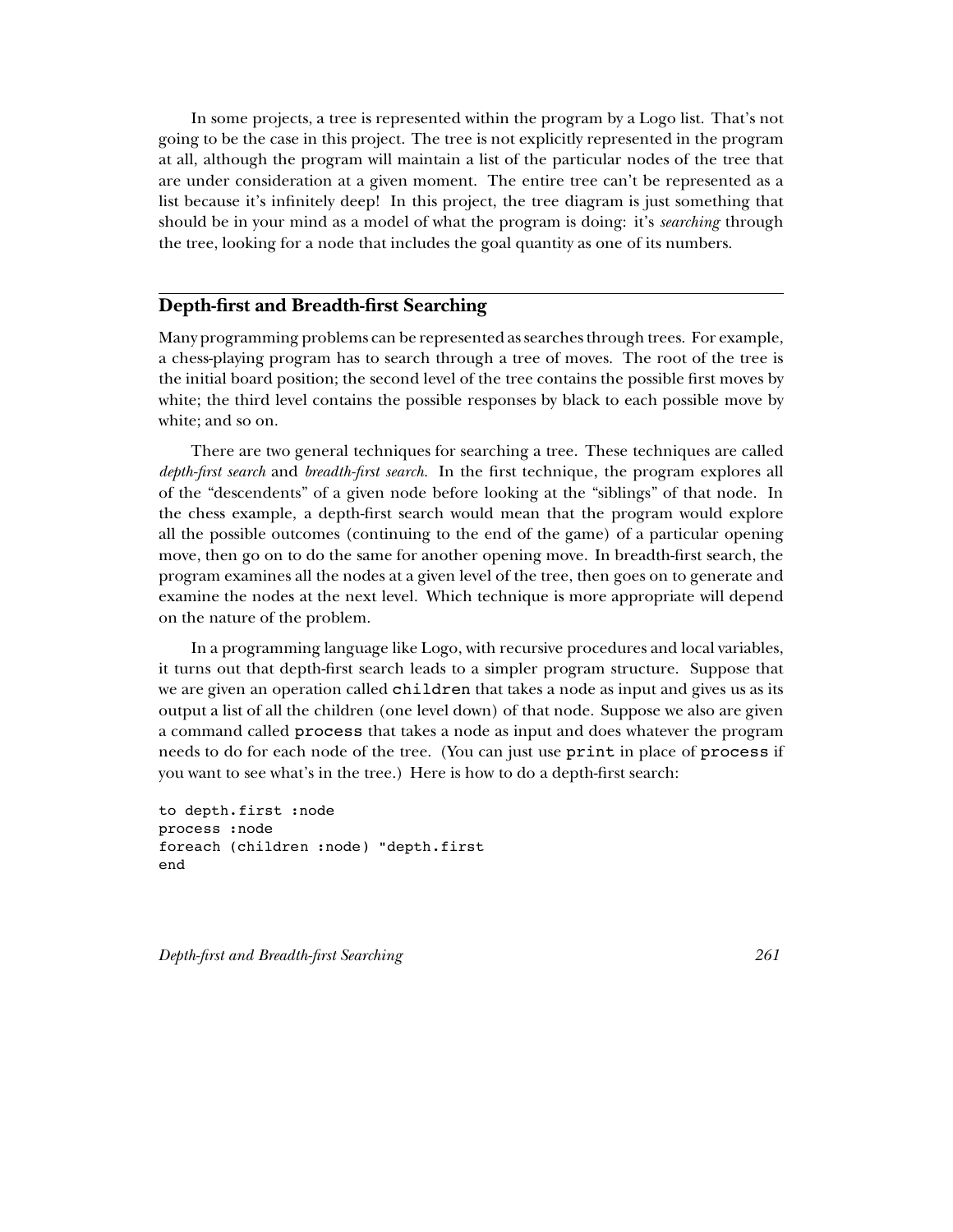invocations of depth.first. In this program, the structure of the tree is reflected in the structure of recursive

It might be worthwhile to consider a specific example of how this program works. One of the suggested activities in Chapter 11 was to write a program that takes a telephone number as input and prints out all possible spellings of that number as letters. (Each digit can represent any of three letters. To keep things simple, I'm going to ignore the problem of the digits zero and one, which don't represent any letters on telephone dials in the United States.) Here is a partial picture of the tree for a particular telephone number. Each node contains some letters and some digits. (In the program, a node will be represented as a Logo list with two members, a word of letters and a word of digits.) The root node is all digits; the "leaf" nodes will be all letters.



The operation children must output a list of three nodes, selecting each of the three possible letters for the first remaining digit. If the input to children is a leaf node (one with all letters), it must output the empty list to indicate that there are no children for that node.

```
show children [tnt 9827]
?
to children :node
if emptyp last :node [output []]
output map [child (first :node) ? (butfirst last :node)] ~
           letters first last :node
end
to letters :digit
output item :digit [[] abc def ghi jkl mno prs tuv wxy]
end
to child :letters :this :digits
output list (word :letters :this) :digits
end
[[tntw 827] [tntx 827] [tnty 827]]
```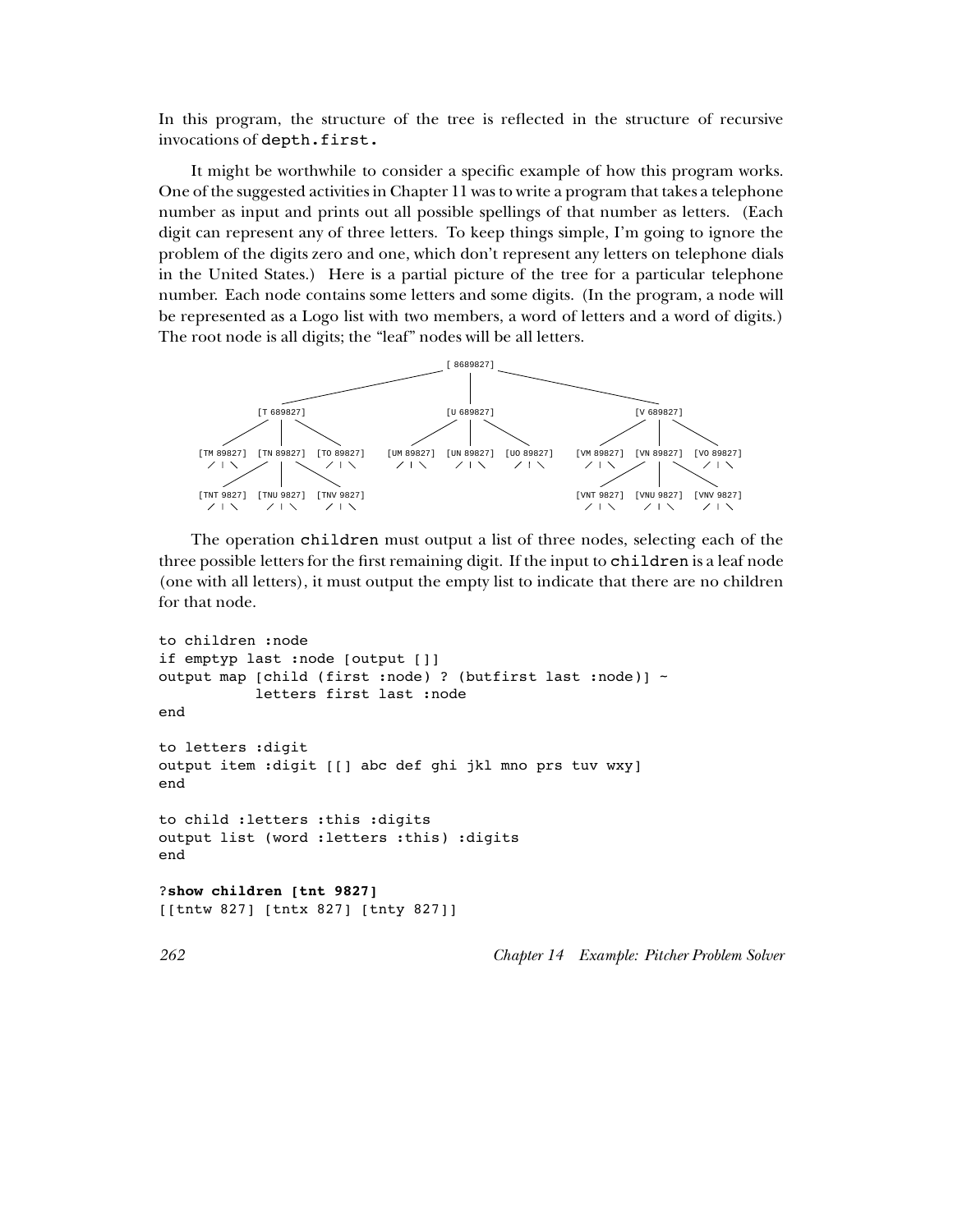The top-level procedure has to turn a number into a root node and invoke a depth-first search:

```
to spell :number
depth.first list " :number
end
```
What about the process command? The program wants to print only leaf nodes:

```
to process :node
if emptyp last :node [print :node]
end
```
☞ Try this program. To get the tree illustrated above, use the instruction

```
spell 8689827
```
tree by using a different version of process: Then try again, but investigate the order in which the program searches the nodes of the

```
to process :node
print :node
end
```
This will let you see the order in which the program encounters the nodes of the tree.

next level. It keeps track of the nodes waiting to be processed in a *queue,* a list in which Writing a breadth-first search is a little more complicated because the program must explicitly arrange to process all the nodes of a given level before processing those at the new nodes are added at the right and the next node to be processed is taken from the left. Here is the program:

```
to breadth.first :root
breadth.descend (list :root)
end
to breadth.descend :queue
if emptyp :queue [stop]
process first :queue
breadth.descend sentence (butfirst :queue) ~
                         (children first :queue)
end
```
*Depth-first and Breadth-first Searching 263*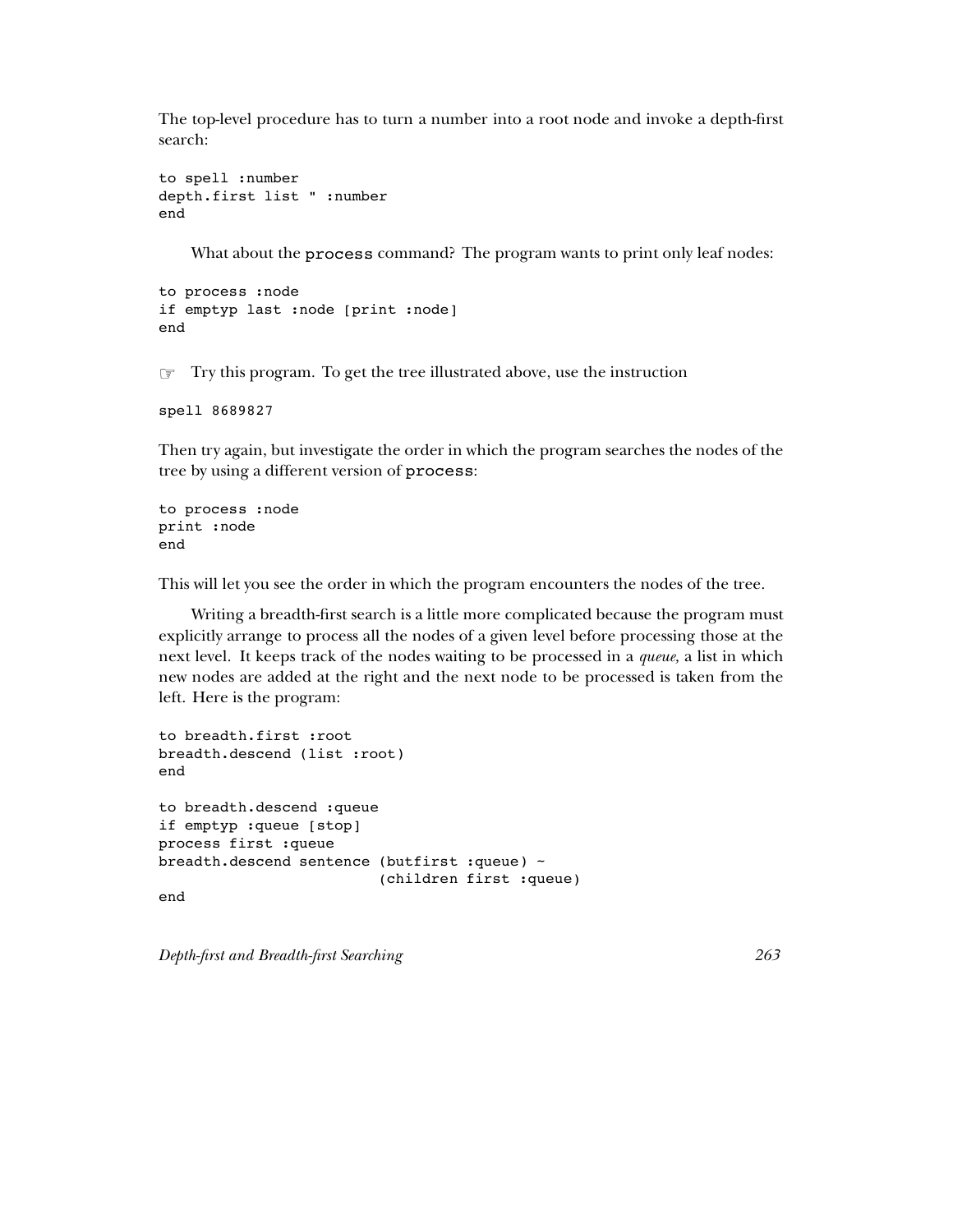This breadth-first search program uses the same  $\tt{children}$  and  $\tt{process}$  subprocedures simply by changing the top-level spell procedure to invoke breadth.first instead of depth.first. What you'll find is that (with the version of process that only prints time and then spits out all the spellings at once. If you use the version of process that as the depth-first version. You can try a breadth-first listing of telephone number spellings leaf nodes) the two versions produce the same results, but the depth-first program trickles the spellings out one by one, while the breadth-first version prints nothing for a long prints all the nodes, you can see why.

the program requires searching the *entire* tree. It's more common that the program is The telephone number speller is an unusual example of a tree-search program for two reasons. First, the tree is finite; we know in advance that it extends seven levels below the root node, because a telephone number has seven digits. Second, the goal of looking for a solution that's "good enough" in some sense, and when a solution is found, the program stops looking. For example, in the pitcher problem program, once we find a sequence of steps to measure the desired amount of water, we don't care if there is also a second way to do it.

The main reason is that I wanted to present the *shortest* possible solution. To do that, first For the pitcher problem solver, I decided that a breadth-first search is appropriate. I see if any one-step sequences solve the problem, then I see if any two-step sequences solve it, and so on. This is a breadth-first order.

#### **Data Representation**

list of quantities a *state*. This information is enough to be able to generate the children At first, I thought that I would represent each node of the tree as a list of numbers representing the contents of the pitchers, as in the diagram I showed earlier. I called this of a node. Later, though, I realized that when I find a winning solution (one that has the goal quantity as one of the quantities in the state list) I want to be able to print not only the final quantities but also the sequence of pouring steps used to get there. In a depth-first search, this information is implicitly contained in the local variables of the procedure invocations leading to the winning solution. In a breadth-first search, however, the program doesn't keep track of the sequence of events leading to a given node. I had to remember this information explicitly.

namely a list of *pourings*. A pouring is a list of two numbers representing the source and The solution I chose was to have an extra member in the list representing a state, the destination of the water being poured. Zero represents the river; numbers greater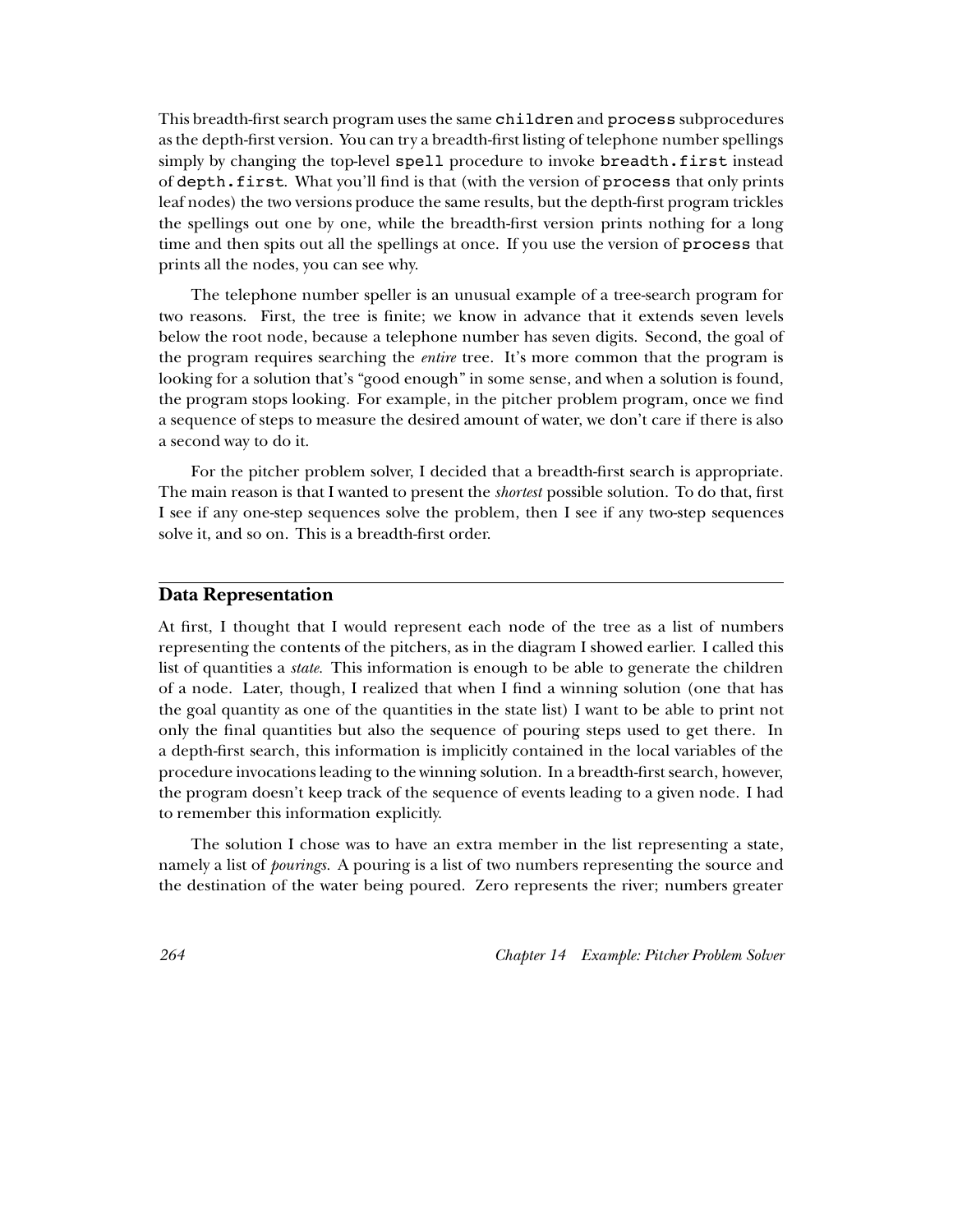than zero are pitcher numbers. (A pitcher number is not the same as the size of the pitcher. If you enter the instruction

pour [2 5 10] 1

are added to that list at the front, with <code>fput</code>. For example, in the interaction then the two-liter pitcher is pitcher number 1, the five-liter is number 2, and the ten-liter is number 3.) The list of pourings is the first member of the expanded state list; pourings

**pour [3 7] 4** ? Pour from river to 7 Pour from 7 to 3 Final quantities are 3 4

the extended state information for the final solution state is

[[[2 1] [0 2]] 3 4]

In this list, the sublist [0 2 ] represents pouring water from the river into pitcher number 2, which is the seven-liter pitcher. The sublist [2 1] represents pouring water from pitcher number 2 into pitcher number 1.

# **Abstract Data Types**

state in several procedures, some of which contained the old kind of state, and some path; when you read the program you can confidently assume that : state represents a Up to this point I've continued to call this expanded data structure a *state*. That's what I did in the program, also, until I found that certain procedures needed the new version, while other procedures dealt with what I had originally considered a state, with only the final quantities included in the list. As a result, my program had local variables named the new kind. I thought this might be confusing, so I did what I should have done in the first place: I invented a new name for the expanded data structure. It's now called a list like

[3 4]

while  $:\! \mathsf{path}\!$  represents a list like

[[[2 1] [0 2]] 3 4]

*Abstract Data Types 265*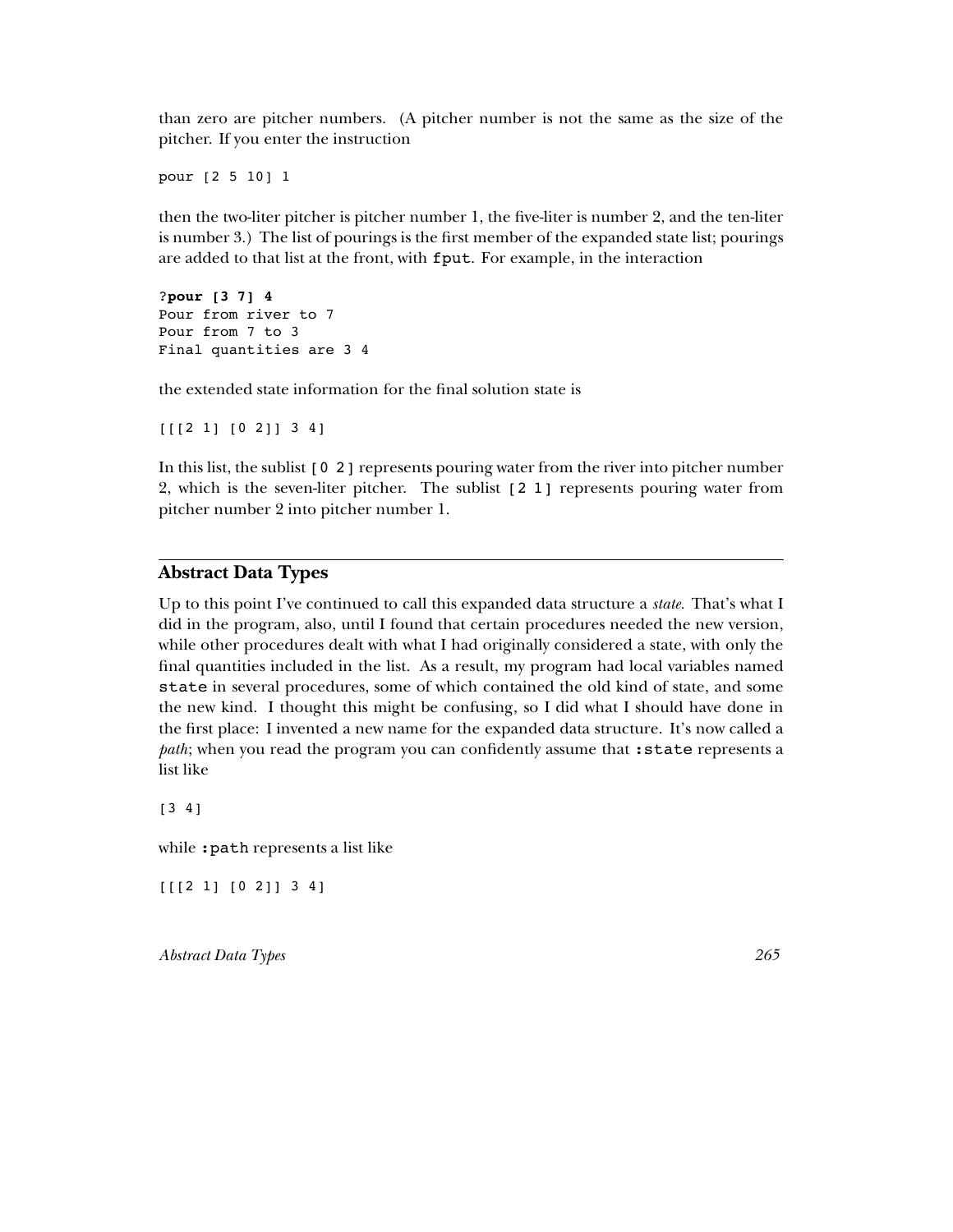complicated to keep track of all the uses of selectors like first and constructors like fput. For example, suppose the value of the variable oldpath is a path, and we decide to pour water from pitcher number: from to pitcher number: to. We now want to The trouble with using a list of lists of lists in a program is that it can become very construct a new path, which will include a new state (computed from the old state and the two pitcher numbers) and a new list of moves, with the new move added to the existing ones. We'd end up saying

```
make "newpath fput (fput (list :from :to) first :oldpath) ~
                   (newstate butfirst :oldpath :from :to)
```
constructors and selectors for *abstract* data types (ones that we make up, rather than ones assuming that we have a procedure newstate that computes the new state. This instruction is hard to read! The two invocations of fput have quite different purposes. for procedures like first and fput to be used in particular contexts. For example, we make a new path using  $fput$ , but we'll call it  $\texttt{make.path}$  when we're using it for that purpose. Just as fput is a constructor, and first a selector, for lists, we can invent One adds a new move to a list of moves, while the other connects a list of moves to a state in order to form a path. We can clarify instructions like this one if we make up synonyms built into Logo) such as paths:

```
to make.path :moves :state
output fput :moves :state
end
to path.moves :path
output first :path
end
to path.state :path
output butfirst :path
end
```
That unreadable instruction shown earlier would now be written this way:

make "newpath make.path (fput (list :from :to) path.moves :oldpath)  $\sim$ (newstate (path.state :oldpath) :from :to)

that it calls a constructor make. path with two inputs, one that seems to have to do with At first glance this may not seem like much of an improvement, since the new names are longer and less familiar than the old ones. But we can now read the instruction and see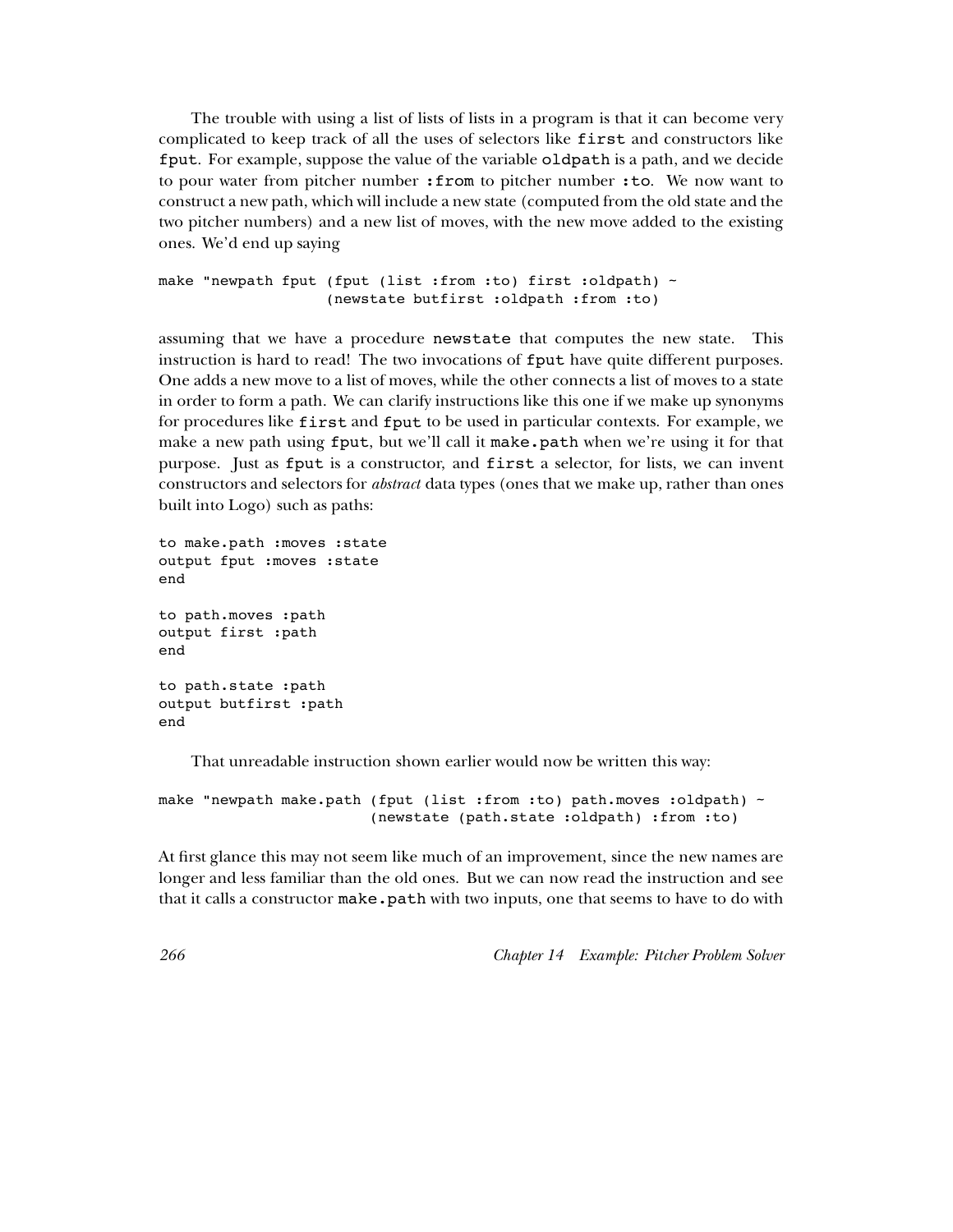moves, and the other that seems to have to do with states. If we remember that a path has two parts, a list of moves and a state, this makes sense.

☞ Invent a constructor and selectors for a *move* data type.

#### **Sentence as a Combiner**

The general breadth-first search program I showed earlier contains this procedure:

```
to breadth.descend :queue
if emptyp :queue [stop]
process first :queue
breadth.descend sentence (butfirst :queue) (children first :queue)
end
```
input and output lists are *sentences* or flat lists. You're supposed to think, "Sentence The most common use of **sentence** is in generating English sentences. In that use, the of the inputs." In this program, we're using sentence in a different way, more like what is called append in Lisp. Here you're supposed to think, "Sentence takes two lists as takes two words or sentences as inputs; its output is a sentence containing all the words inputs; its output is a list containing the members of the inputs." Those members could be words or lists, but in this case they'll be lists, namely paths.

*stack,* in which the newest entries are processed first instead of the oldest ones first. That Recursive procedures that manipulate non-flat lists generally use fput as the end of the list from where we look for the next node to process. If we use first to select a node and fput to add new candidate nodes, then instead of a queue we'd be using a lput as the combiner, but the second reason for choosing sentence is that we don't generate new entries one at a time. Instead,  $\verb|children|$  gives us several children to add to the queue at once. That means we must append the list output by children to the combiner. That wouldn't work here for two reasons. First, the queue structure that we need to implement breadth-first search requires that we add new entries at the opposite would give us a depth-first tree search algorithm. We could solve that problem by using list that represents the nodes already queued.

#### **Finding the Children of a Node**

Pour is going to work essentially by invoking  $\mathtt{breadth.first}$  on a root node containing zeros for all the current quantities. But in this case we want to pick a single node that

*Finding the Children of a Node 267*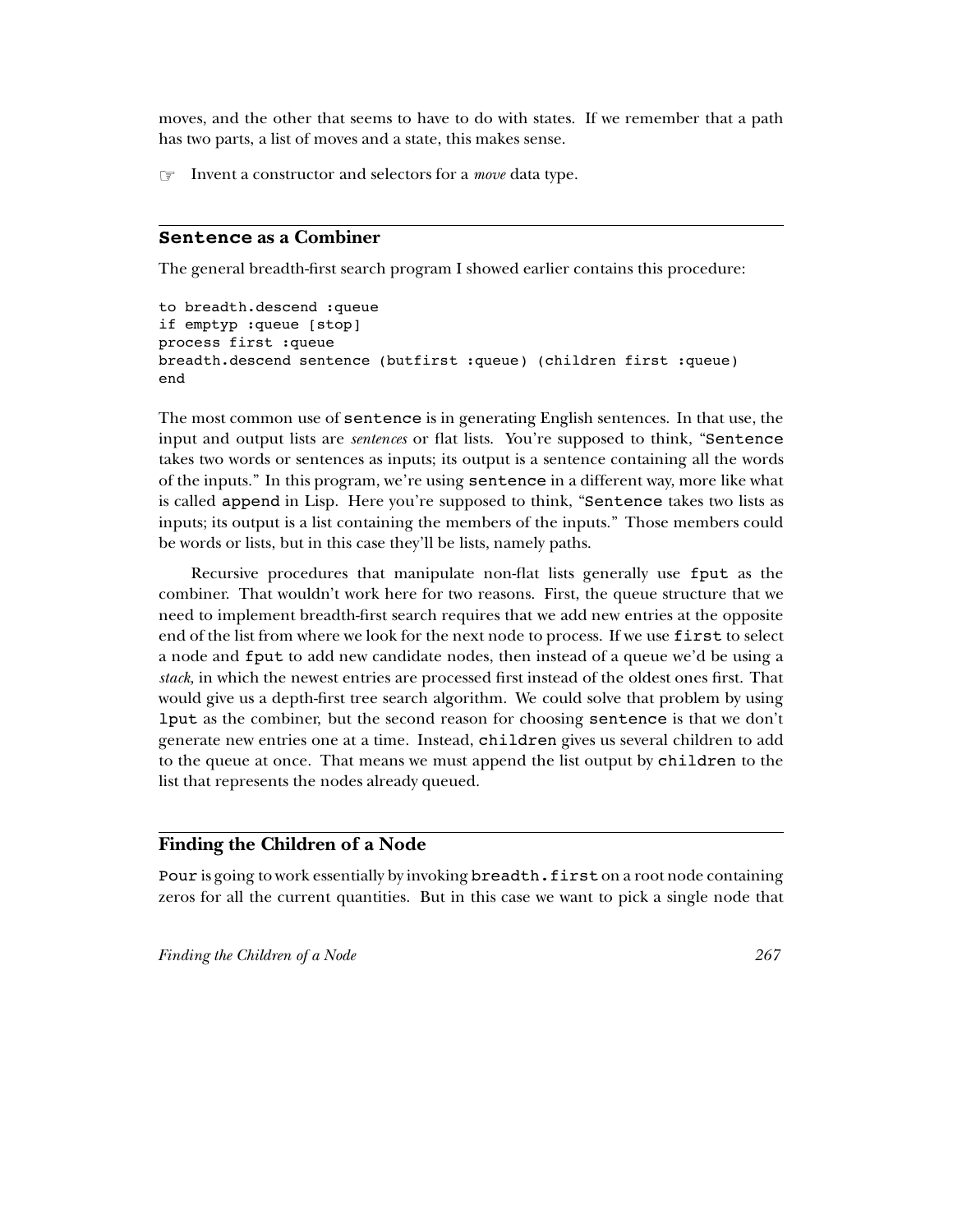an *operation* that outputs the first such node: satisfies the conditions of the problem, so we must modify **breadth.first** to make it

```
to breadth.first :root
output breadth.descend (list :root)
end
to breadth.descend :queue
if emptyp :queue [output []]
if winnerp first :queue [output first :queue]
output breadth.descend sentence (butfirst :queue) ~
                                (children first :queue)
```
end

The predicate winnerp will output true if its input is a node that satisfies the problem conditions:

```
to winnerp :path
output memberp :goal path.state :path
end
```
If <code>breadth.first</code> runs out of nodes without finding a solution, it returns an empty list to indicate failure.

Here is a simplified version of pour:

```
to pour :sizes :goal
win breadth.first make.path [] all.empty :sizes
end
to all.empty :list
output map [0] :list
end
```
All.empty is an operation that outputs a state in which all of the values are zeros. The the number of pitchers. Pour combines this initial state with an empty list of moves to number of zeros in the list is equal to the number of members in its input, which is produce the first path.

To allow breadth.first to work, we must have an operation called children that outputs a list of the children of a node. Starting from a particular state, what are the possible outcomes of a single pouring? As I mentioned earlier, the source of a pouring can be the river or any of the pitchers, and the destination can also be the river or any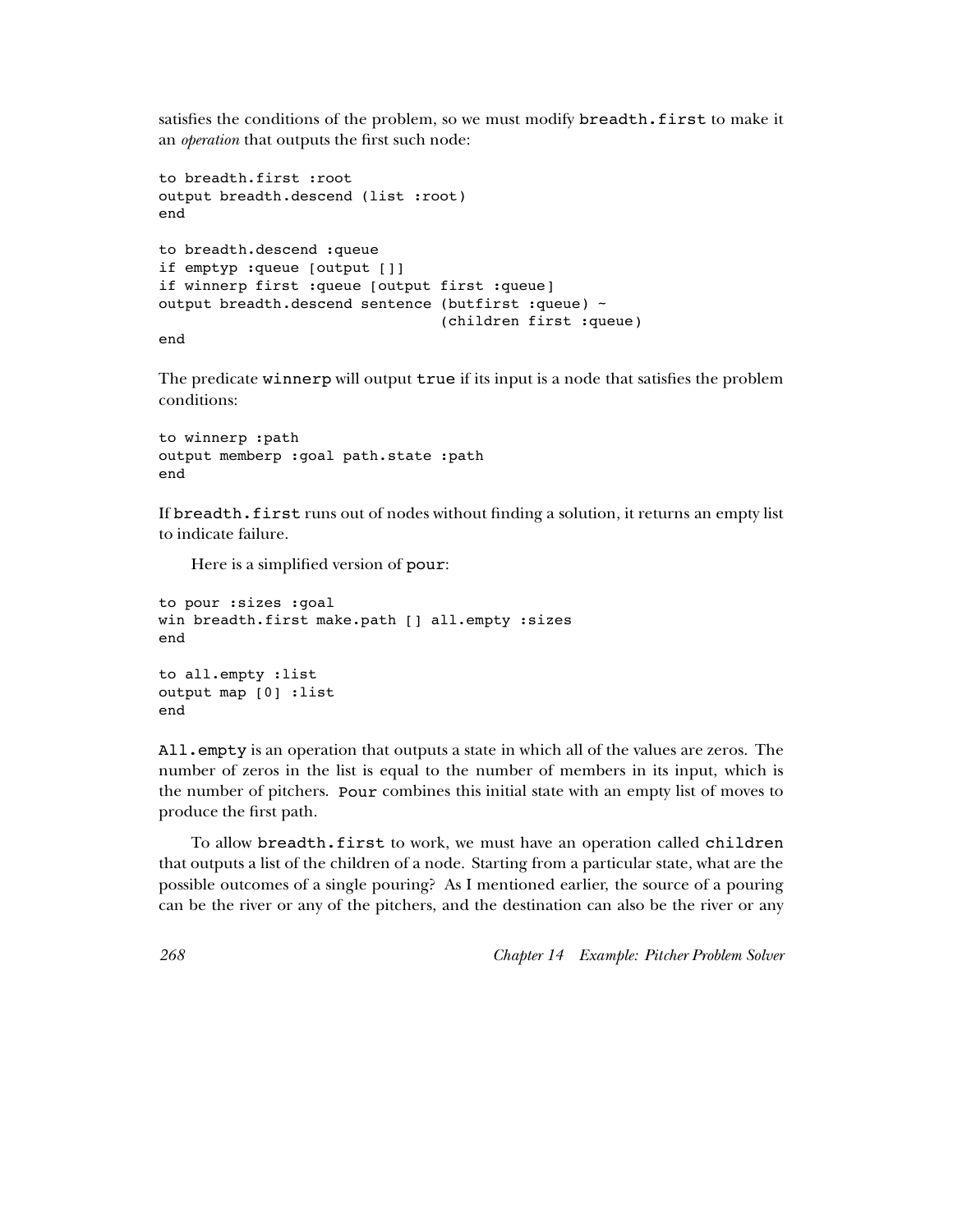and therefore  $(n+1)^2$  possible pourings. Here is how the program structure reflects this. of the pitchers. If there are *n* pitchers, then there are  $n+1$  sources,  $n+1$  destinations, whose value is a list of all the integers from zero to  $n$ . I'm assuming that we've created (elsewhere in the program) a variable called <code>pitchers</code>

```
to children :path
output map.se [children1 :path ?] :pitchers
end
to children1 :path :from
output map.se [child :path :from ?] :pitchers
end
to child :path :from :to
output (list make.path (fput (list :from :to) path.moves :path)
                       (newstate (path.state :path) :from :to))
end
```
The version of **child** presented here is simpler than the one in the actual project, but the other procedures are the real versions. We'll see later how child is expanded. The immediately important point is to see how  $\tt{children}$  and  $\tt{children1}$  ensure that every possible source  $(\texttt{:from})$  and destination  $(\texttt{:to})$  from zero to the number of pitchers are used.

You should be wondering, at this point, why children1 uses sentence as a combiner. (That's what it means to use  $map \text{se}$  rather than  $map$ .) It makes sense for children to combine using sentence because, as I discussed earlier, the things it's combining are lists of nodes, the outputs from invocations of children1. But children1 is not combining lists of nodes; it's combining the outputs from invocations of child. Each invocation of child computes a single child node. It would be more straightforward to write the program this way:

```
to children1 :path :from \qquad \qquad ; simplified
output map [child :path :from ?] :pitchers
end
to child :path :from :to \hspace{1.6cm} j ; simplified
output make.path (fput (list :from :to) path.moves :path) ~
                (newstate (path.state :path) :from :to)
end
```
*Finding the Children of a Node 269*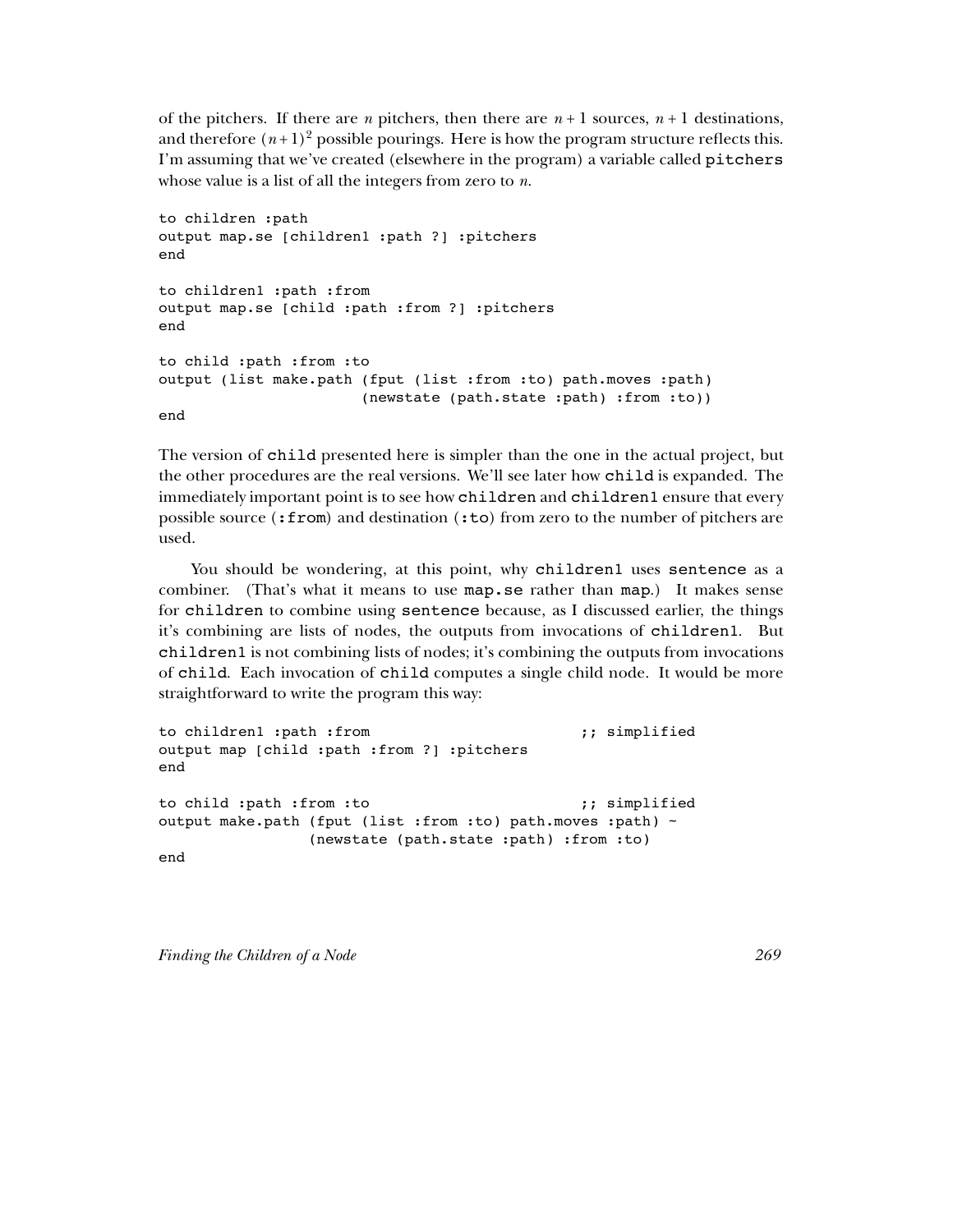This also eliminates the use of list in child, needed in the other version to turn a single node into a singleton (one-member) list of nodes, which is what <code>sentence</code> needs to function properly as a combiner.

The reason for the use of sentence in children1 is that we are later going to modify child so that sometimes it rejects a possible new node for efficiency reasons. the destination are the same. When it wants to reject a node, child will output the empty list. Using sentence as the combiner, this empty list simply doesn't affect the accumulated list of new nodes. Here is a version of  $\tt child$  modified to exclude pourings For example, it makes no sense to have nodes for pourings in which the source and to and from the same place:

```
if equalp :from :to [output []]
to child :path :from :to
output (list make.path (fput (list :from :to) path.moves :path)
                       (newstate (path.state :path) :from :to))
end
```
With this version of  $\tt child$ , the use of  $\tt sentence$  in  $\tt children1$  may seem more sensible to you.

To create the variable pitchers we modify the top-level pour:

```
local "pitchers
make "pitchers fput 0 (map [#] :sizes)
to pour :sizes :goal
win breadth.first make.path [] all.empty :sizes
end
```
Here we are taking advantage of a feature of map that I haven't mentioned earlier. The number sign (#) can be used in a map template to represent the position in the input, rather than the value, of a member of the input data list. That is,  $\#$  is replaced by  $1$  for the first member, 2 for the second, and so on. In this example, these position numbers are all we care about; the template does not contain the usual question mark to refer to the values of the data.

# **Computing a New State**

The job of  $\mathtt{child}$  is to produce a new child node, that is to say, a new path. Its inputs are an old path and the source and destination of a new pouring. The new path consists of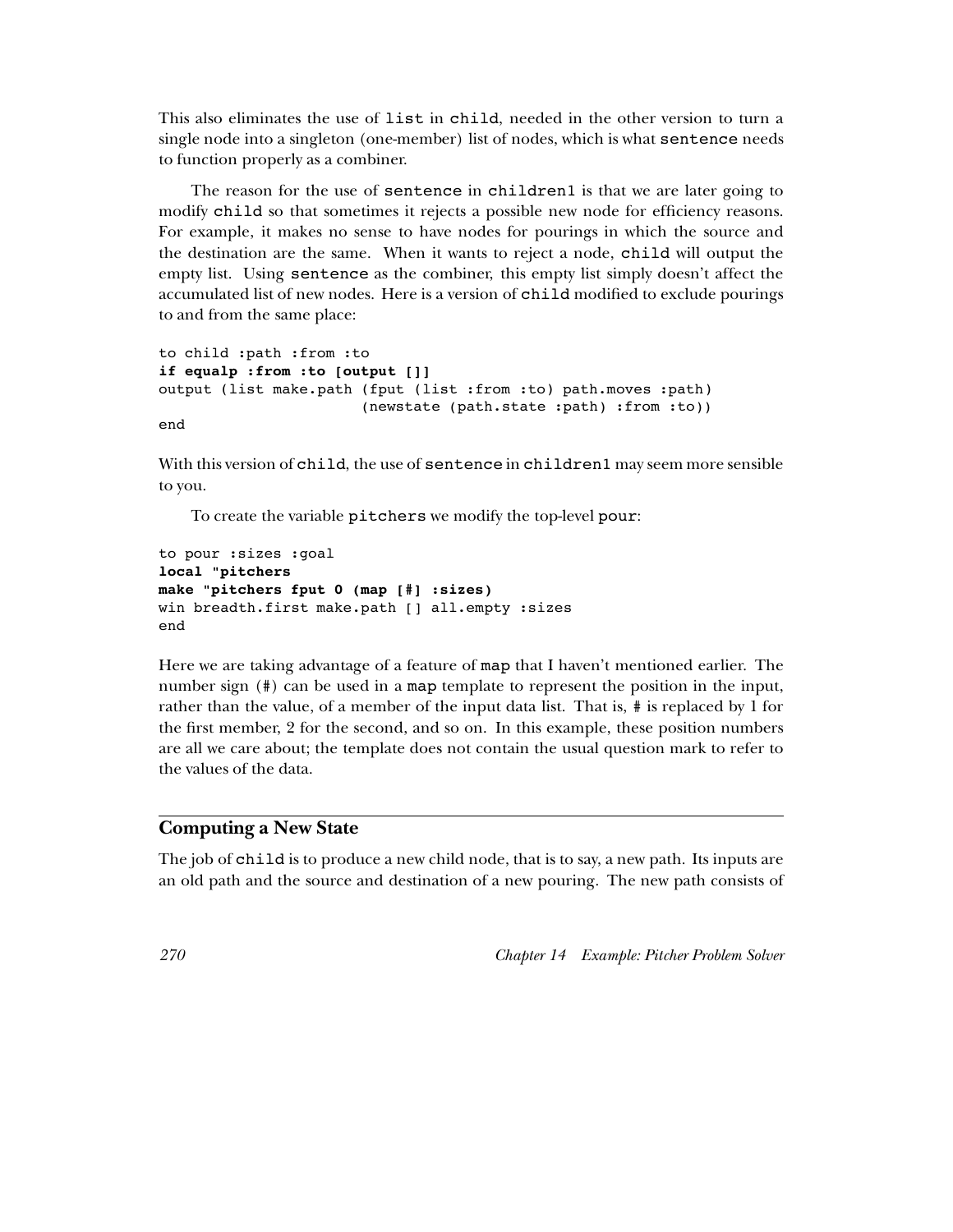with the new one inserted. Child computes that part itself, with the expression a new state and a new list of pourings. The latter is easy; it's just the old list of pourings

fput (list :from :to) path.moves :path

The new state is harder to compute. There are four cases.

- 1. If the destination is the river, then the thing to do is to empty the source pitcher.
- 2. If the source is the river, then the thing to do is to fill the destination pitcher to its capacity.
- 3. If source and destination are pitchers and the destination pitcher has enough empty space to hold the contents of the source pitcher, then the thing to do is to add the entire contents of the source pitcher to the destination pitcher, setting the contents of the source pitcher to zero.
- 4. If both are pitchers but there is not enough room in the destination to hold the contents of the source, then the thing to do is fill the destination to its capacity and subtract that much water from the source.

Here is the procedure to carry out these computations:

```
to newstate :state :from :to
if riverp :to [output replace :state :from 0]
if riverp :from [output replace :state :to (size :to)]
if (water : from) < (room : to) \sim[output replace2 :state ~
                    :from 0 ~
                    :to ((water :from)+(water :to))]
output replace2 :state ~
                :from ((water :from)-(room :to)) ~
                :to (size :to)
end
```
Each instruction of this procedure straightforwardly embodies one of the four numbered possibilities.

Helper procedures are used to compute a new list of amounts of water, replacing either one or two old values from the previous list:

```
to replace :list :index :value
if equalp :index 1 [output fput :value butfirst :list]
output fput first :list (replace butfirst :list :index-1 :value)
end
```
*Computing a New State 271*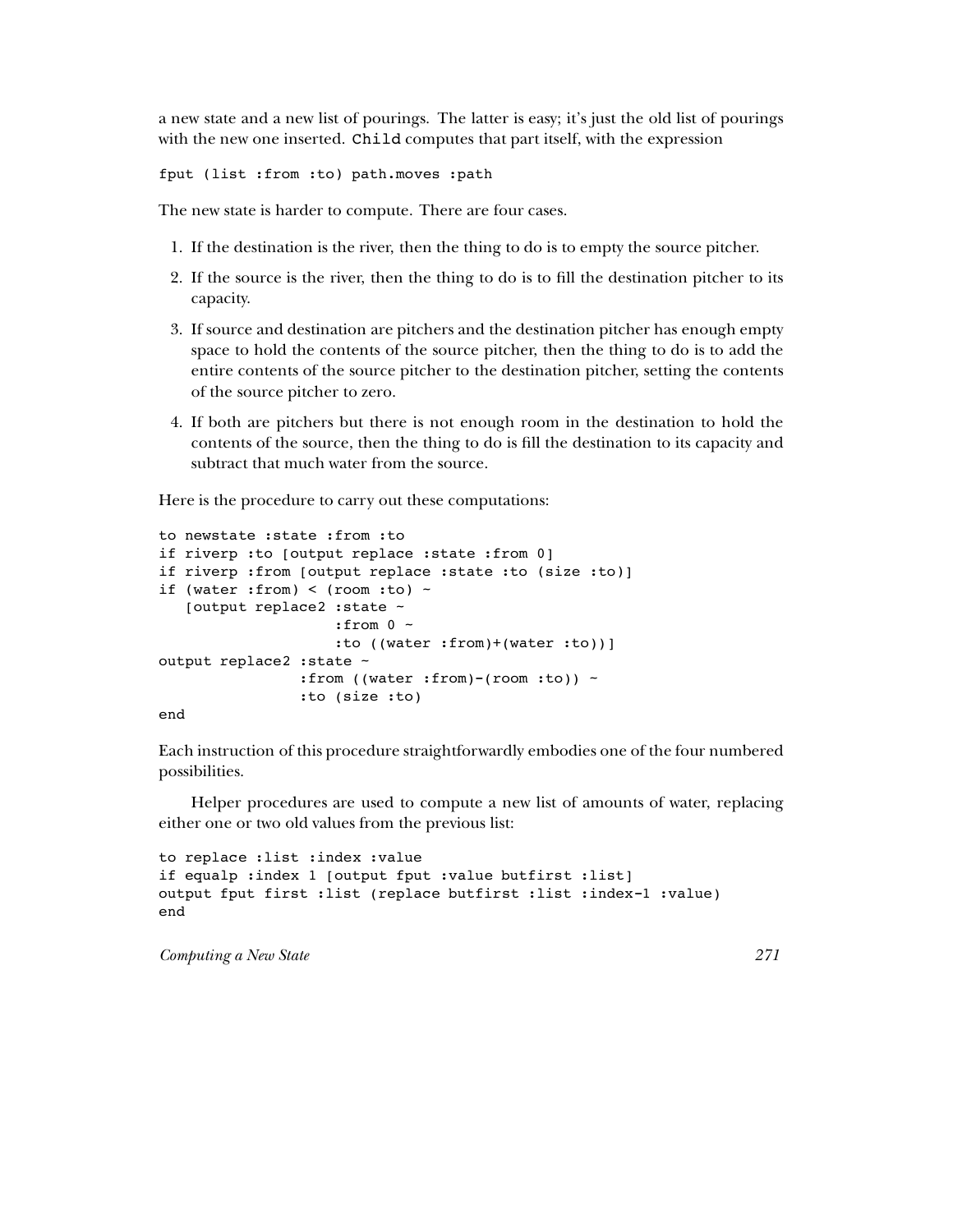```
to replace2 :list :index1 :value1 :index2 :value2
if equalp : index1 1 -[output fput :value1 replace butfirst :list :index2-1 :value2]
if equalp : index2 1 -[output fput :value2 replace butfirst :list :index1-1 :value1]
output fput first : list ~
            replace2 butfirst :list :index1-1 :value1 :index2-1 :value2
end
```
Replace takes as inputs a list, a number representing a position in the list, and a value. The output is a copy of the first input, but with the member selected by the second input replaced with the third input. Here's an example:

```
show replace [a b c d e] 4 "x
?
[a b c x e]
```
Replace2 has a similar purpose, but its output has *two* members changed from their values in the input list.

Remember that newstate has as one of its inputs a state, that is, a list of numbers representing quantities of water. Newstate uses replace to change the amount of water in one of the pitchers. The second input to replace is the pitcher number, and the third is the new contents of that pitcher. For example, if the destination is the river then we want to empty the source pitcher. This case is handled by the instruction

```
if riverp :to [output replace :state :from 0]
```
the pitcher whose number is : from has its contents replaced by zero. The other cases If the destination is the river, the output state is the same as the input state except that are handled similarly, except that two replacements are necessary if both source and destination are pitchers.

## **More Data Abstraction**

The instructions in  ${\rm newstate}$  use some procedures I haven't written yet, such as  ${\tt riverp}$ to test whether a source or destination is the river, and **room** to find the amount of empty space in a pitcher. If we think of a pitcher as an abstract data type, then these can be considered selectors for that type. Here they are: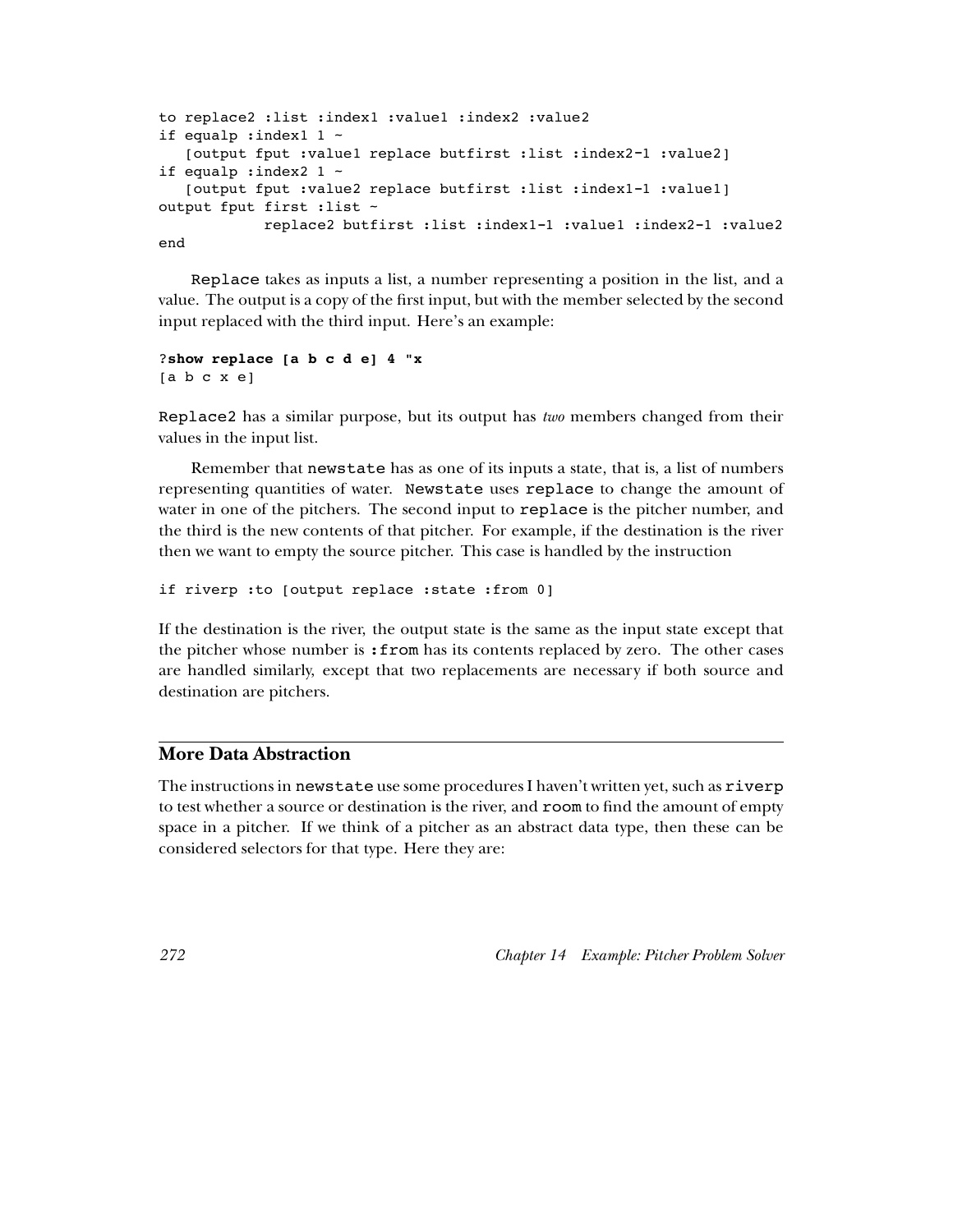```
to riverp :pitcher
output equalp :pitcher 0
end
to size :pitcher
output item :pitcher :sizes
end
to water :pitcher
output item :pitcher :state
end
to room :pitcher
output (size :pitcher)-(water :pitcher)
end
```
To underscore the importance of data abstraction, here is what newstate would look like without these selectors. (I actually wrote it this way at first, but I think you'll agree that it's unreadable.)

```
to newstate :state :from :to
if equalp :to 0 [output replace :state :from 0]
if equalp :from 0 [output replace :state :to (item :to :sizes)]
if ((item :from :state) < ((item :to :sizes)-(item :to :state))) ~
   [output replace2 :state ~
                    :from 0 ~
                    :to ((item :from :state)+(item :to :state))]
output replace2 :state ~
                :from ((item :from :state)-
                       ((item :to :sizes)-(item :to :state))) ~
                :to (item :to :sizes)
end
```
# **Printing the Results**

When <code>breadth.first</code> finds a winning path, the top-level procedure <code>pour</code> invokes <code>win</code> with that path as its input. Win's job is to print the results. Since the list of moves is kept in reverse order, win uses the Logo primitive operation reverse to ensure that the moves are shown in chronological order.

*Printing the Results 273*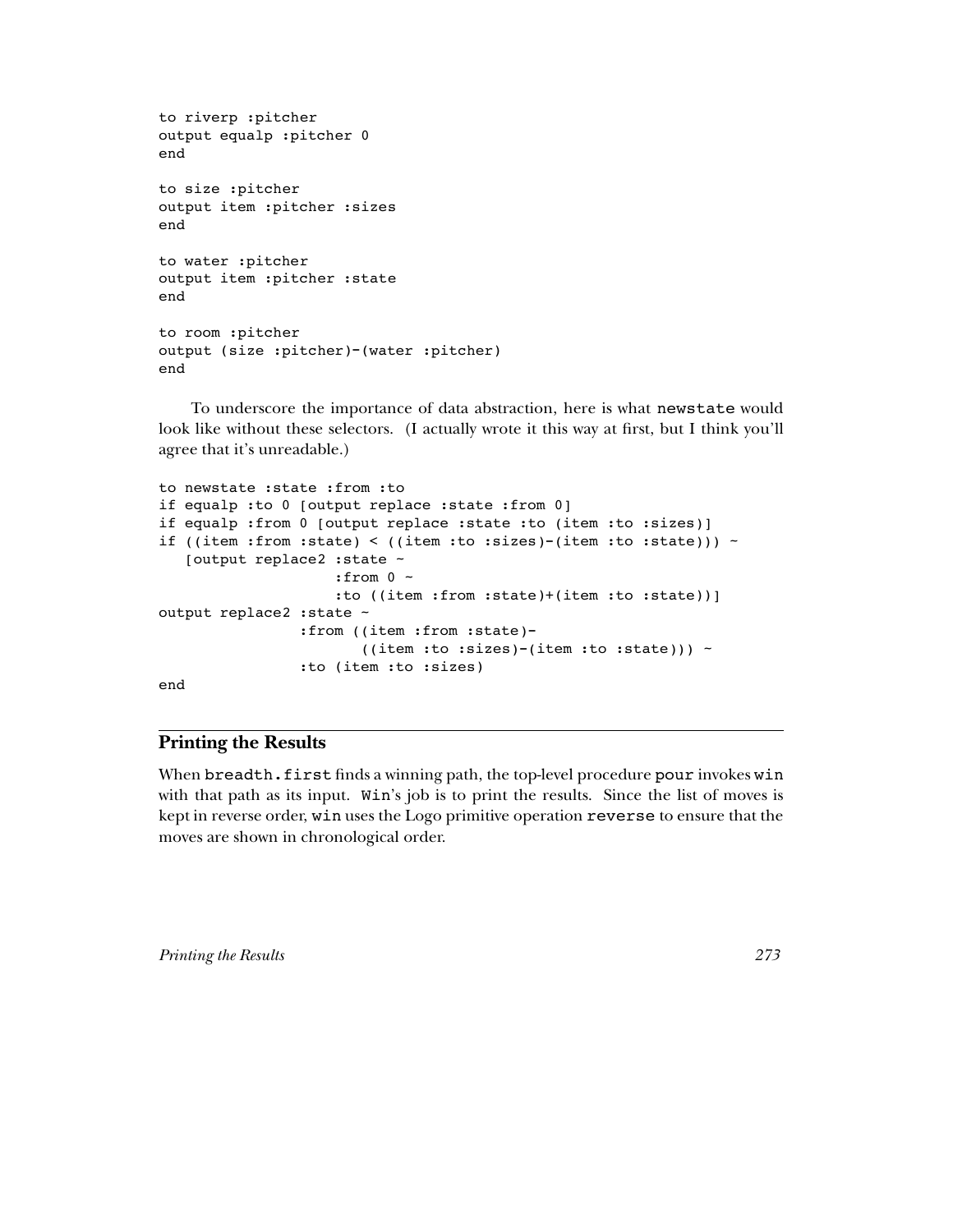```
to win :path
if emptyp :path [print [Can't do it!] stop]
foreach (reverse path.moves :path) "win1
print sentence [Final quantities are] (path.state :path)
end
to win1 :move
print (sentence [Pour from] (printform first :move)
                [to] (printform last :move))
end
to printform :pitcher
if riverp :pitcher [output "river]
output size :pitcher
end
```
# **Efficiency: What Really Matters?**

The pour program as described so far would run extremely slowly. The rest of the commentary in this chapter will be on ways to improve its efficiency. The fundamental problem is one I mentioned earlier: the number of nodes in the tree grows enormously as the depth increases. In a problem with two pitchers, the root level has one node, the next level nine nodes, the third level 81, the fourth level 729, the fifth level 6561, and the sixth level 59049. A six-step problem like

pour [3 7] 2

would strain the memory capacity of many computers as well as taking forever to run!

details about the computation within some procedure. For example, the newstate procedure described earlier calls the room procedure twice to compute the amount of room available in the destination pitcher. Each call to **room** computes the quantity When you're trying to make a program more efficient, the easiest improvements to figure out are not usually the ones that really help. The easy things to see are

```
(item :to :sizes)-(item :to :state)
```
This expression represents the amount of empty space in the destination pitcher. Perhaps it would be faster to compute this number only once, and store it in a variable? I haven't bothered trying to decide, because the effect is likely to be small either way. Improving the speed of computing each new node is much less important than cutting down the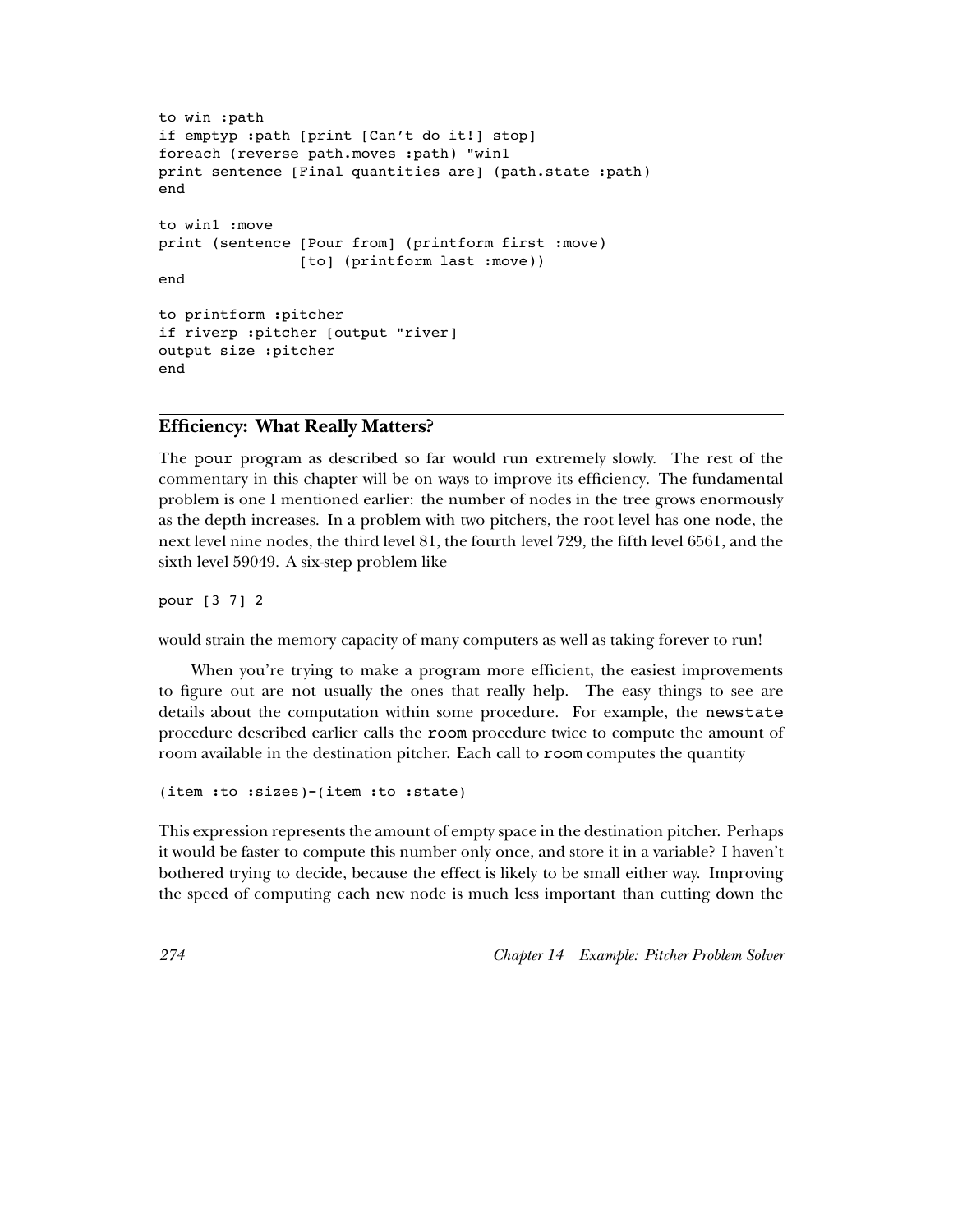number of nodes we compute. The reason is that eliminating one node also eliminates all its descendants, so that the effect grows as the program moves to lower levels of the tree.

two-variable linear Diophantine equations. This algorithm would be a *much* faster way to The best efficiency improvement is likely to be a complete rethinking of the algorithm. For example, I've mentioned that a numerical algorithm exists for solving solve two-pitcher problems than even the best tree search program. I haven't used that method because I wanted a simple program that would work for any number of pitchers, but if I really had to solve such problems in practice, I'd use the Diophantine equation method wherever possible.

#### **Avoiding Meaningless Pourings**

We have already modified child to avoid one kind of meaningless pouring, namely is a modified version of **child** that avoids these cases: ones in which the source is the same as the destination. Two other avoidable kinds of meaningless pourings are ones from an empty source and ones to a full destination. In either case, the quantity of water poured will be zero, so the state will not change. Here

```
to child :path :from :to
if equalp :from :to [output []]
output (list make.path (fput list :from :to path.moves :path)
                       (newstate :state :from :to))
end
local "state
make "state path.state :path
if not riverp :from ~
   [if equalp (water :from) 0 [output []]]
if not riverp :to ~
   [if equalp (water :to) (size :to) [output []]]
```
The local variable  ${\tt state}$  is set up because the procedure  ${\tt water}$  needs it. (Water relies on Logo's dynamic scope to give it access to the state variable provided by its caller.)

The important changes are the two new if instructions. The first avoids pouring from an empty pitcher; the second avoids pouring into a full one. In both cases, the test makes sense only for actual pitchers; the river does not have a size or a current contents.

efficiency of a program, notice that these added tests *slow down* the process of computing To underscore what I said earlier about what's important in trying to improve the each new node, and yet the overall effect is beneficial because the number of nodes is dramatically reduced.

*Avoiding Meaningless Pourings 275*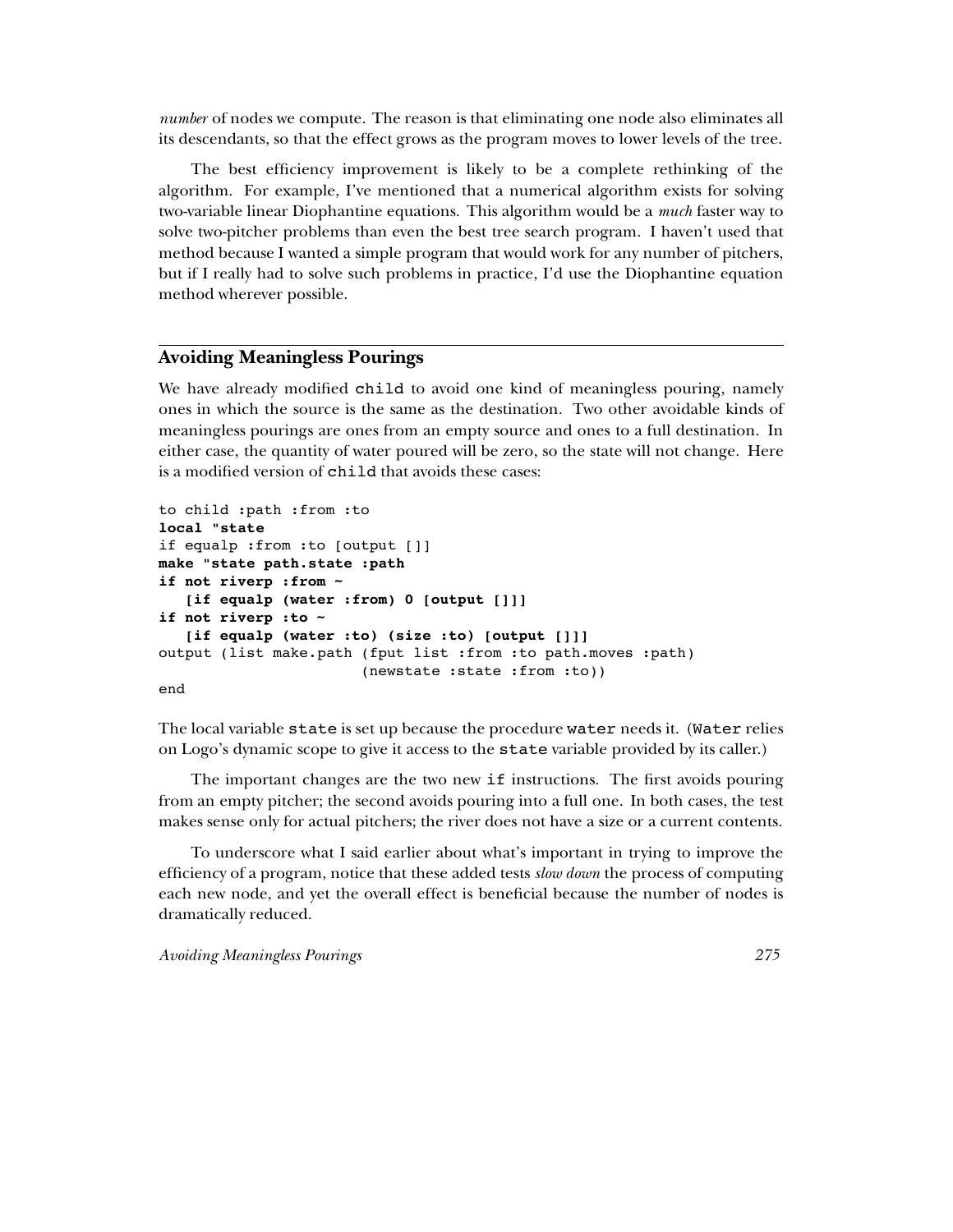## **Eliminating Duplicate States**

avoid *sequences* of pourings, each reasonable in itself, that add up to a state we've already It's relatively easy to find individual pourings that are absurd. A harder problem is to seen. The most blatant examples are like the one I mentioned a while back about filling a pitcher from the river and then immediately emptying it into the river again. But there are less blatant cases that are also worth finding. For example, suppose the problem includes a three-liter pitcher and a six-liter pitcher. The sequence

```
Pour from river to 6
Pour from 6 to 3
```
leads to the same state  $($ [33] $)$  as the sequence

Pour from river to 3 Pour from 3 to 6 Pour from river to 3

The latter isn't an absurd sequence of pourings, but it's silly to pursue any of its children because they will have the same states as the children of the first sequence, which is one step shorter. Any solution that could be found among the descendents of the second sequence will be found one cycle earlier among the descendents of the first.

found so far. This strategy requires changes to  $\mathsf{pour}$  and to  $\mathsf{child}.$ To avoid pursuing these duplicate states, the program keeps a list of all the states

```
local [oldstates pitchers]
make "oldstates (list all.empty :sizes)
to pour :sizes :goal
make "pitchers fput 0 (map [#] :sizes)
win breadth.first make.path [] all.empty :sizes
end
```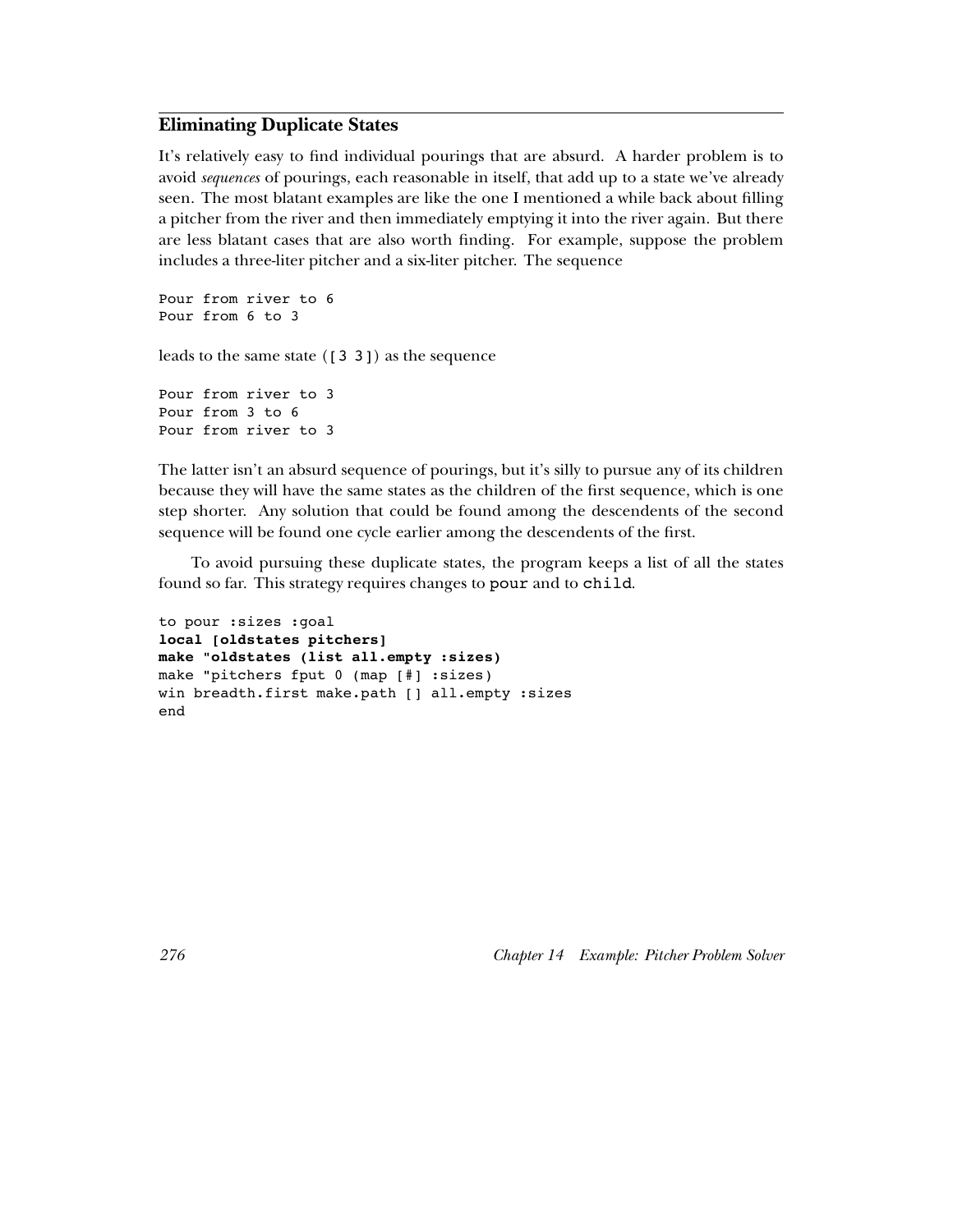```
local [state newstate]
make "newstate (newstate :state :from :to)
if memberp :newstate :oldstates [output []]
make "oldstates fput :newstate :oldstates
output (list make.path (fput list :from :to path.moves :path) :newstate)
to child :path :from :to
if equalp :from :to [output []]
make "state path.state :path
if not riverp :from ~
   [if equalp (water :from) 0 [output []]]
if not riverp :to ~
   [if equalp (water :to) (size :to) [output []]]
end
```
state to the list. Notice that it is duplicate *states* we look for, not duplicate *paths*; it's in the The change in pour is simply to initialize the list of already-seen states to include child . The first rejects a new node if its state is already in the list; the second adds a new the state in which all pitchers are empty. There are two important new instructions in nature of a tree-search program that there can never be duplicate paths.

## **Stopping the Program Early**

The breadth-first search mechanism we're using detects a winning path as it's removed from the front of the queue. If we could detect the winner as we're about to *add* it to the queue, we could avoid the need to compute all of the queue entries that come after it: children of nodes that are at the same level as the winning node, but to its left.

several at a time, using the procedure  $child$ ren to compute them. What we need is a way to let child, which constructs the winning node, prevent the computation of any more children, and notify breadth. first that a winner has been found. It's not easy to do this elegantly, though, because we add new nodes to the queue

The most elegant way to do this in Berkeley Logo uses a primitive called throw that variable named **won** whose value is initially <code>false</code> but becomes <code>true</code> as soon as a winner we won't meet until the second volume of this series. Instead, in this chapter I'll use a less elegant technique, but one that works in any Logo implementation. I'll create a is found. Here are the necessary modifications:

*Stopping the Program Early 277*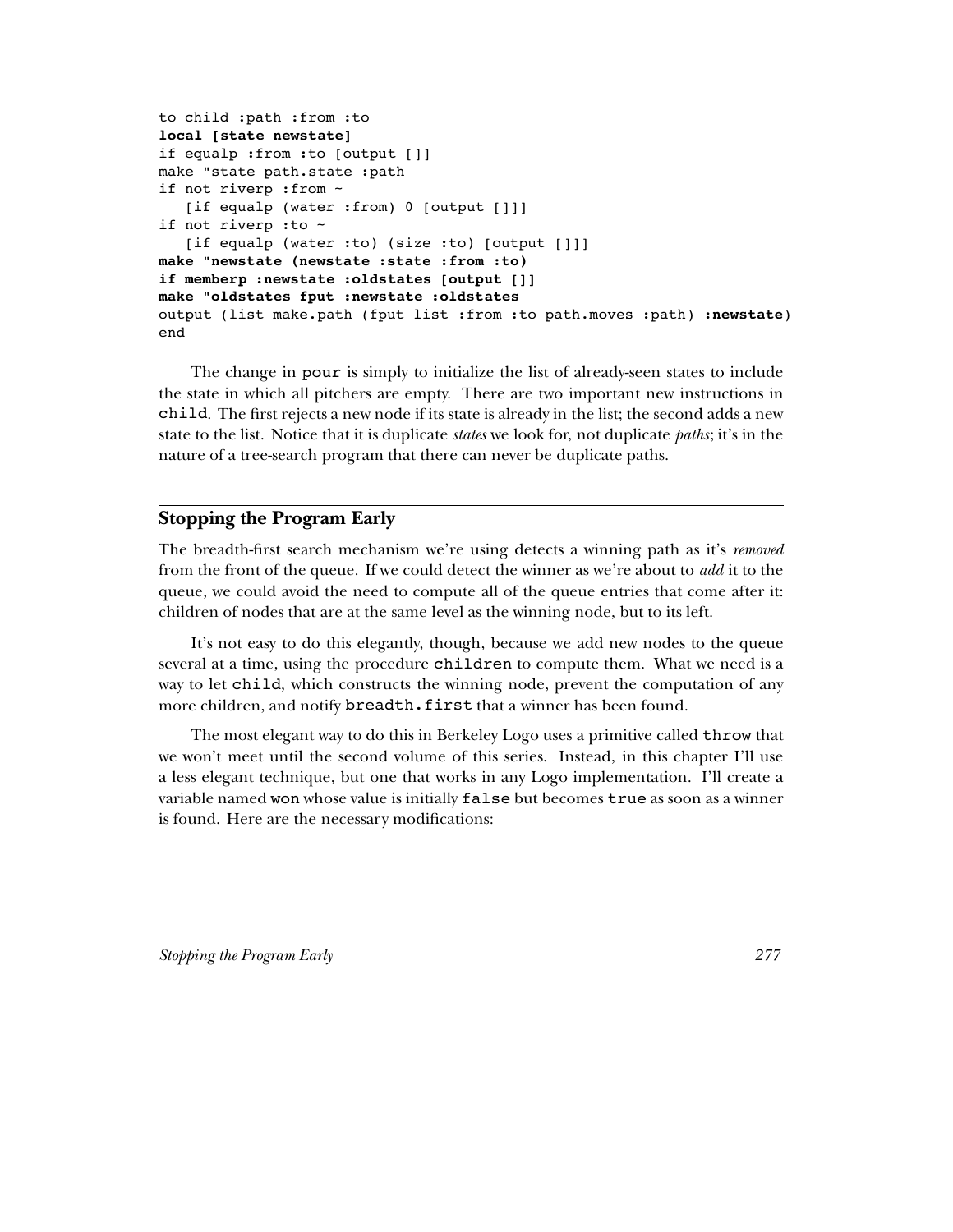```
local [oldstates pitchers won]
make "won "false
if :won [output last :queue]
if :won [output []]
if memberp :goal :newstate [make "won "true]
to pour :sizes :goal
make "oldstates (list all.empty :sizes)
make "pitchers fput 0 (map [#] :sizes)
win breadth.first make.path [] all.empty :sizes
end
to breadth.descend :queue
if emptyp :queue [output []]
op breadth.descend sentence (butfirst :queue) ~
                            (children first :queue)
end
to child :path :from :to
local [state newstate]
if equalp :from :to [output []]
make "state path.state :path
if not riverp :from ~
   [if equalp (water :from) 0 [output []]]
if not riverp :to
   [if equalp (water :to) (size :to) [output []]]
make "newstate (newstate :state :from :to)
if memberp :newstate :oldstates [output []]
make "oldstates fput :newstate :oldstates
output (list make.path (fput list :from :to path.moves :path) :newstate)
end
```
The procedure winnerp is no longer used; we are now checking a state, rather than a path, for the goal amount.

# **Further Explorations**

☞ Is it possible to eliminate more pieces of the tree by more sophisticated analysis of the problem? For example, in all of the specific problems I've presented, the best solution never includes pouring from pitcher A to pitcher B and then later pouring from B to A. Is this true in general? If so, many possible pourings could be rejected with an instruction like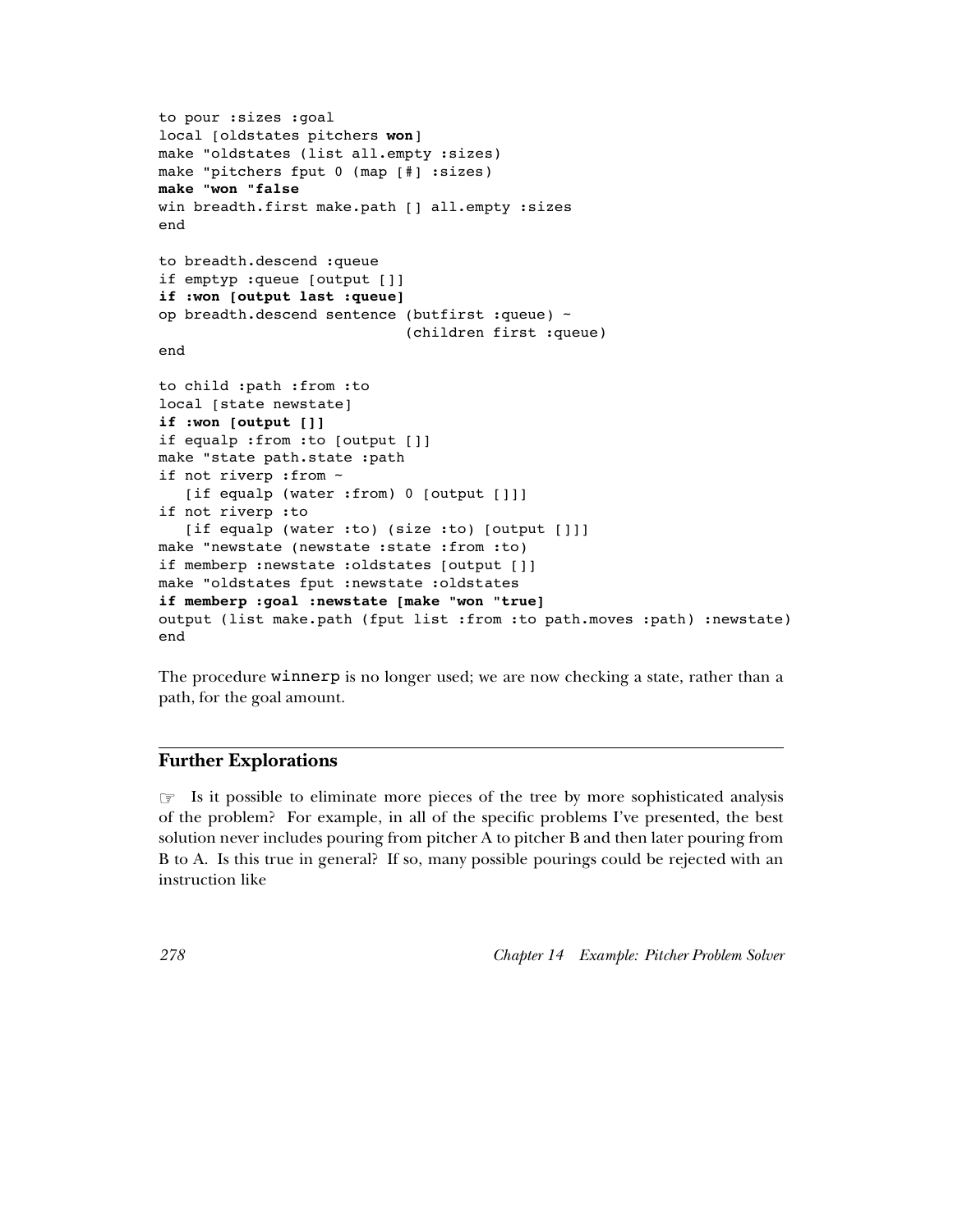if memberp list :to :from path.moves :path [output []]

in **child**.

☞ Do some research into Diophantine equations and the techniques used to solve them computationally. See if you can devise a general method for solving pitcher problems with any number of pitchers, based on Diophantine equations.

☞ Think about writing a program that would mimic the way people actually approach these problems. The program would, for example, compute the differences and remainders of pairs of pitcher sizes, looking for the goal quantity.

☞ What other types of puzzles can be considered as tree searching problems?

## **Program Listing**

```
;; Initialization
to pour :sizes :goal
local [oldstates pitchers won]
make "oldstates (list all.empty :sizes)
make "pitchers fput 0 (map [#] :sizes)
make "won "false
win breadth.first make.path [] all.empty :sizes
end
to all.empty :list
output map [0] :list
end
;; Tree search
to breadth.first :root
op breadth.descend (list :root)
end
to breadth.descend :queue
if emptyp :queue [output []]
if :won [output last :queue]
op breadth.descend sentence (butfirst :queue) ~
                            (children first :queue)
end
```
*Program Listing 279*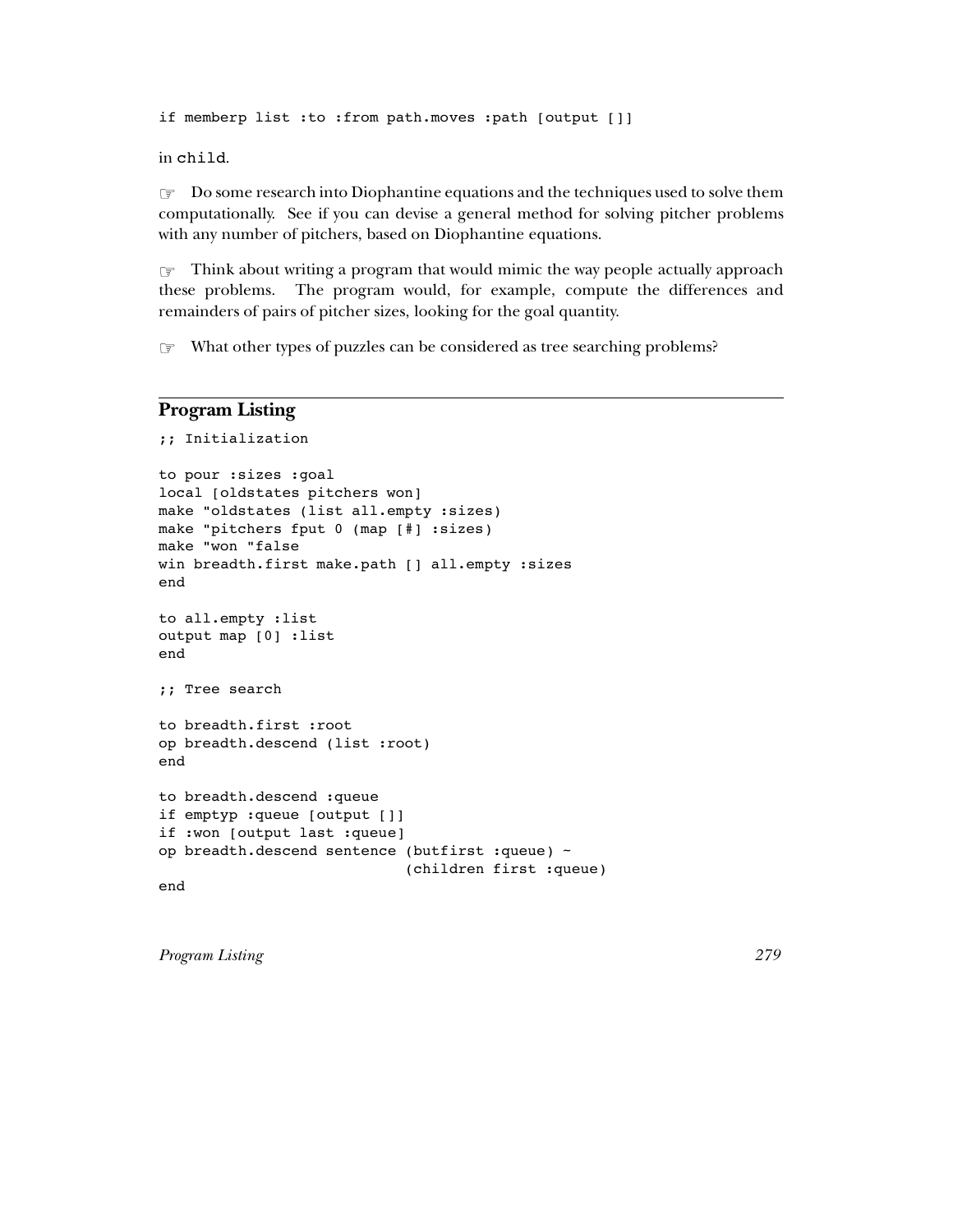```
;; Generate children
to children :path
output map.se [children1 :path ?] :pitchers
end
to children1 :path :from
output map.se [child :path :from ?] :pitchers
end
to child :path :from :to
local [state newstate]
if :won [output []]
if equalp :from :to [output []]
make "state path.state :path
if not riverp :from ~
   [if equalp (water :from) 0 [output []]]
if not riverp :to ~
   [if equalp (water :to) (size :to) [output []]]
make "newstate (newstate :state :from :to)
if memberp :newstate :oldstates [output []]
make "oldstates fput :newstate :oldstates
if memberp :goal :newstate [make "won "true]
output (list make.path (fput list :from :to path.moves :path) :newstate)
end
to newstate :state :from :to
if riverp :to [output replace :state :from 0]
if riverp :from [output replace :state :to (size :to)]
if (water : from) < (room : to) \sim[output replace2 :state ~
                    :from 0 ~
                    :to ((water :from)+(water :to))]
output replace2 :state ~
                :from ((water :from)-(room :to)) ~
                :to (size :to)
end
;; Printing the result
to win :path
if emptyp :path [print [Can't do it!] stop]
foreach (reverse path.moves :path) "win1
print sentence [Final quantities are] (path.state :path)
end
```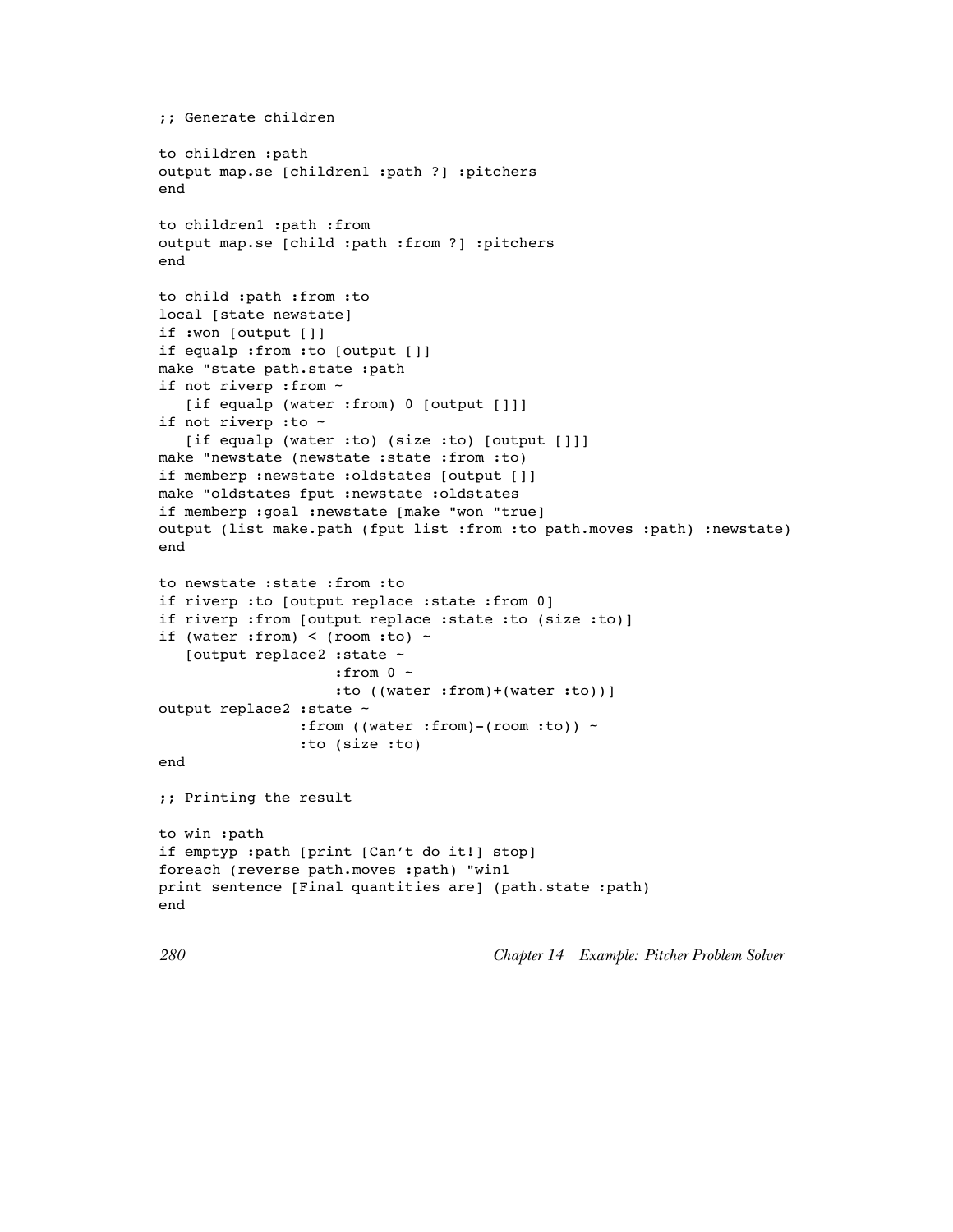```
to win1 :move
print (sentence [Pour from] (printform first :move)
                [to] (printform last :move))
end
to printform :pitcher
if riverp :pitcher [output "river]
output size :pitcher
end
;; Path data abstraction
to make.path :moves :state
output fput :moves :state
end
to path.moves :path
output first :path
end
to path.state :path
output butfirst :path
end
;; Pitcher data abstraction
to riverp :pitcher
output equalp :pitcher 0
end
to size :pitcher
output item :pitcher :sizes
end
to water :pitcher
output item :pitcher :state
end
to room :pitcher
output (size :pitcher)-(water :pitcher)
end
```
*Program Listing 281*